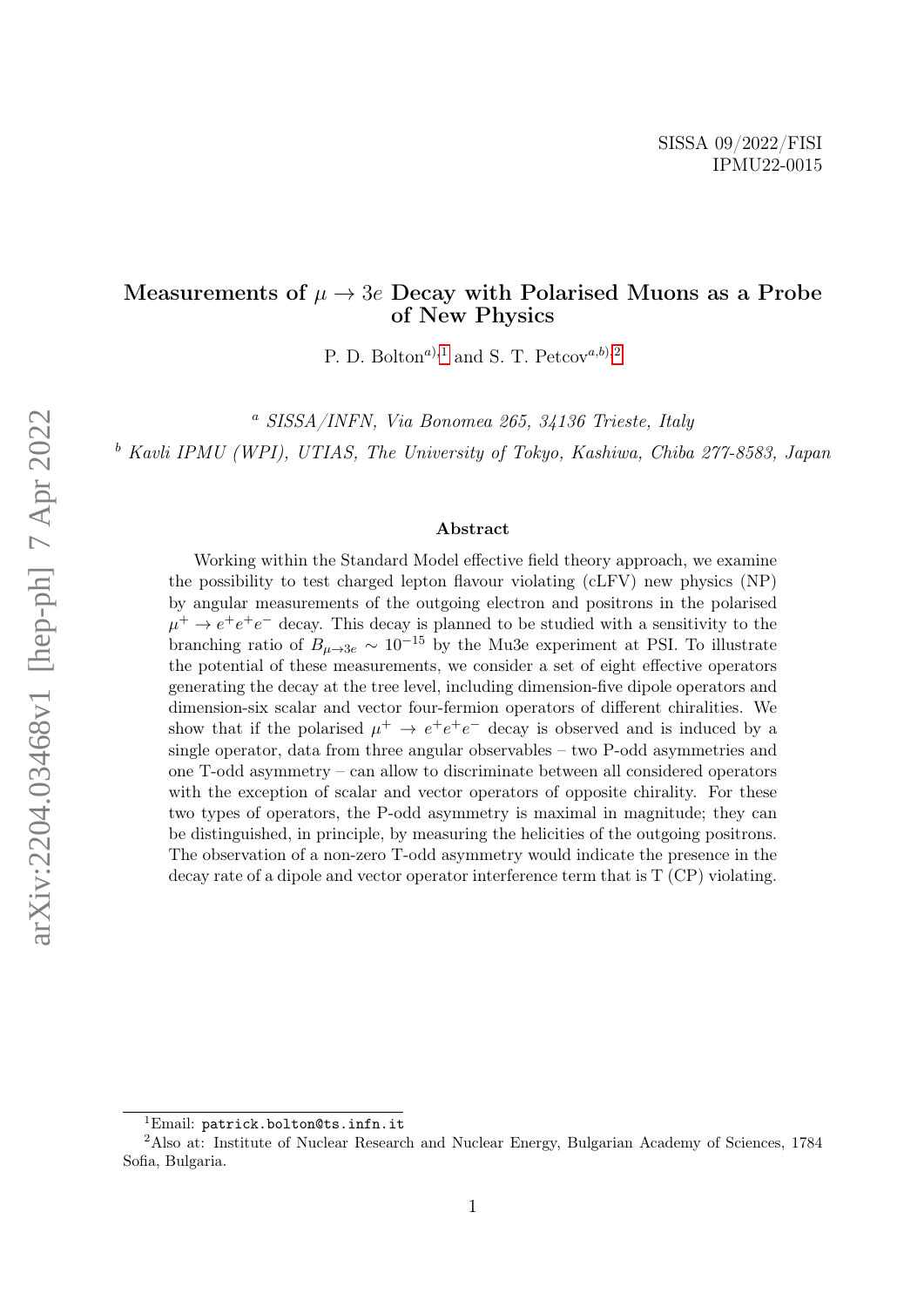#### 1 Introduction

The observation of the charged lepton flavour violating (cLFV) decays  $\mu \to e\gamma$ ,  $\mu \to 3e$ ,  $\tau \to 3\mu$ , etc. and  $\mu - e$  conversion in nuclei, would be a compelling evidence for the existence of new physics (NP) beyond the Standard Model (SM). These processes are forbidden if the individual lepton charges  $L_{\ell}$ , with  $\ell = e, \mu, \tau$ , are exactly conserved. We know, however, this is not the case from the observation of oscillations between the different flavour neutrinos (antineutrinos)  $\nu_{\ell} \to \nu'_{\ell}$  ( $\bar{\nu}_{\ell} \to \bar{\nu}_{\ell'}$ ),  $\ell \neq \ell'$ ,  $\ell, \ell' = e, \mu, \tau$ , triggered by non-zero neutrino masses and mixing, which imply that  $L_{\ell} \neq const.$  This suggests that the cLFV processes should take place at some level. Actually, in any theoretical model of neutrino mass generation that descibes correctly the neutrino oscillation data, the cLFV processes would be allowed and, depending on the specific technical aspects of the model, their rates can be predicted to lie within certain ranges. The minimal model of this class is the SM (renormalisable) extension, which includes three  $SU(2)_L$  singlet right-handed (RH) neutrino fields  $\nu_{\ell R}$  whose couplings respect the SM SU(2)<sub>L</sub>  $\times$ U(1)<sub>Y</sub> gauge symmetry and conserve the total lepton charge  $L = L_e + L_\mu + L_\tau$ . In this case the neutrinos get a Dirac mass term after the spontaneous breaking of the SM symmetry from a Yukawa-type coupling which involves the left-handed (LH) lepton doublets, the Higgs doublet and the RH neutrinos, and the neutrinos with definite mass  $\nu_i$ ,  $i = 1, 2, 3$ , are Dirac particles. Their masses  $m_i$  must satisfy the constraints from existing data: the upper bound on the  $\bar{\nu}_e$  mass,  $m_{\bar{\nu}_e} \simeq m_{1,2,3} < 0.8$  eV [\[1,](#page-16-0) [2\]](#page-17-0), and the astrophysical and cosmological upper limits on  $\sum_i m_i$  [\[3,](#page-17-1)4]. The amplitudes of cLFV processes such as  $\mu \to e\gamma$ ,  $\mu \to 3e$  and  $\tau \to 3\mu$  are generated at one-loop level by diagrams involving virtual neutrinos  $\nu_i$  (see, e.g., Ref. [\[5\]](#page-17-3)). However, the rates of these processes are strongly suppressed by the factor  $m_i^4/M_W^4$  [\[6\]](#page-17-4), where  $M_W \simeq 80$  GeV is the  $W^{\pm}$  boson mass, which renders them effectively unobservable. Using the results of Ref. [\[6\]](#page-17-4) (see also Refs. [\[7,](#page-17-5)[8\]](#page-17-6)) and the current neutrino oscillation data, one finds, for example, that the predicted  $\mu \to e\gamma$  decay branching ratio is  $B_{\mu \to e\gamma} \simeq 10^{-55}$ , while the current experimental upper bound is  $B_{\mu \to e\gamma} < 4.2 \times 10^{-13}$  [\[9\]](#page-17-7).

It is clear, however, that if the neutrino masses in the quoted suppression factor are replaced by, e.g., the masses  $M_j$  of heavy neutral leptons (or heavy Majorana neutrinos)  $N_j$  with values in the range of a few GeV to 1 TeV, the rates of the cLFV processes are enhanced and may be close to the existing upper limits (collected in Table [1\)](#page-3-0) [\[7,](#page-17-5)[8,](#page-17-6)[10,](#page-17-8)[11\]](#page-17-9). This is precisely the case (see, e.g.,  $[12-16]$  $[12-16]$ ) in the low-scale version of the type I seesaw model [\[17–](#page-18-1)[21\]](#page-18-2), which technically is a straightforward modification of the simple model of neutrino masses and mixing considered above, allowing for the non-conservation of the total lepton charge  $L$  and thus providing a natural explanation of the smallness of the neutrino masses. Via the (low- or high-scale) leptogenesis mechanism, the type I seesaw scenario can also account for the observed baryon asymmetry of the universe and establishes a link between the generation and smallness of the neutrino masses and the origin of the baryon asymmetry.

There are many alternative models of neutrino mass generation (for example, those incorporating a Higgs triplet [\[22](#page-18-3)[–24\]](#page-18-4), RH fermion triplets [\[25,](#page-18-5)[26\]](#page-18-6), radiative neutrino mass generation [\[27–](#page-18-7)[31\]](#page-18-8) or minimal flavour violation [\[32–](#page-19-0)[36\]](#page-19-1), etc.) in which the cLFV processes are predicted to have rates close to the existing experimental upper limits (for a review see, e.g., Ref. [\[37\]](#page-19-2)). Being an important signal for NP, these processes have also been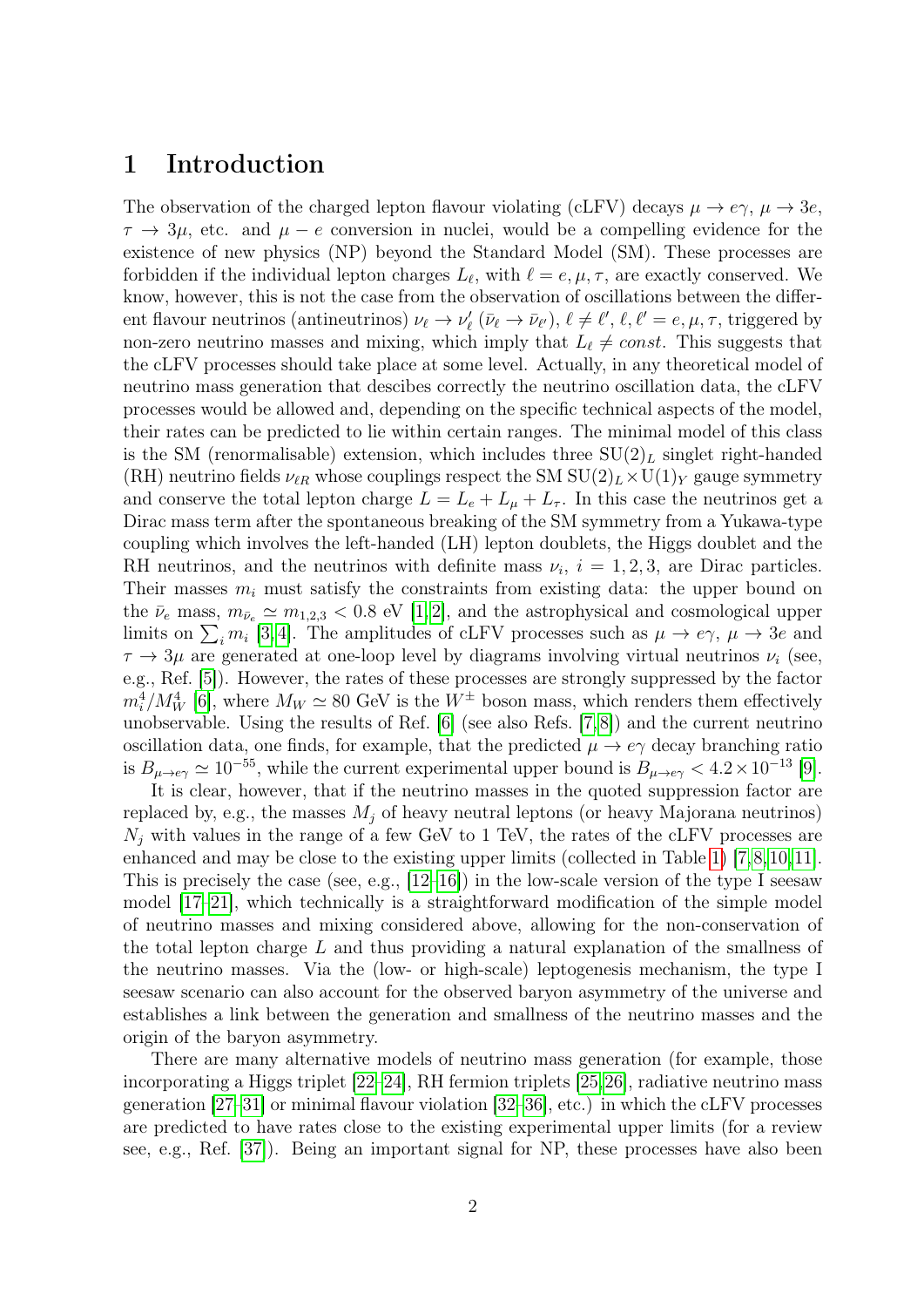considered in models with supersymmetry, grand unification and continuous and discrete flavour symmetries  $|38-46|$ .

Given the quantity and variety of possible NP models in which the cLFV processes are allowed and can proceed with rates close to the existing upper bounds, one can instead study the impact of NP at low energies in the model independent SM effective field theory. Below the scale of NP,  $\Lambda_{NP}$ , but above the electroweak symmetry breaking (EWSB) scale, one adds higher-dimensional operators to the SM Lagrangian built from SM fields and respecting the  $SU(3)_c \times SU(2)_L \times U(1)_Y$  gauge symmetry,

$$
\mathcal{L} = \mathcal{L}_{\text{SM}} + \sum_{d \ge 5} \mathcal{L}^{(d)}; \quad \mathcal{L}^{(d)} = \sum_{i} \frac{C_i^{(d)}}{\Lambda_{\text{NP}}^{d-4}} \mathcal{O}_i^{(d)}, \tag{1}
$$

where  $\mathcal{L}^{(d)}$  contains effective operators  $\mathcal{O}_i^{(d)}$  $i$ <sup>(d)</sup> of mass dimension d with coefficients  $C_i^{(d)}$  $\frac{i^{(a)}}{i}$ . An operator of dimension d is suppressed by  $(d-4)$  powers of  $\Lambda_{NP}$ . The only operator at dimension-five is the  $|\Delta L| = 2$  Weinberg operator; additional total lepton number violating operators only arise at odd higher dimensions. Lepton flavour can be broken by operators of dimension-five and higher. At energies below the EWSB scale, one must match the above operators onto a set of dimension  $\overline{d}$  operators constructed from light degrees of freedom and respecting the broken-phase  $SU(3)_c \times U(1)_{em}$  gauge symmetry. The Weinberg and higher-dimensional  $|\Delta L| = 2$  operators, for example, generate Majorana neutrino masses, i.e.  $\mathcal{L}^{(\bar{3})} = -\frac{1}{2} M_{\nu} \bar{\nu}_{L}^{c} \nu_{L} + \text{h.c.}.$ 

Also generated in the low-energy effective field theory are operators which induce cLFV processes. For example, there are 42 (48) operators with three or four legs that trigger the  $\mu \leftrightarrow e$  cLFV processes in Table [1](#page-3-0) at tree (one-loop) level [\[47\]](#page-20-1). If any of these processes are observed, the question about which operator is generating the process will inevitably arise. The *complementarity* of  $\mu \leftrightarrow e$  cLFV probes in identifying and constraining the possible operators was investigated in Ref. [\[47–](#page-20-1)[49\]](#page-20-2). Taken into account was the renormalisation group (RG) running of the operator coefficients from the muon mass  $m_{\mu}$  up to the electroweak scale,  $M_W$ . It was found that upper bounds on the  $\mu \to e\gamma$ ,  $\mu \to e\gamma\gamma$ ,  $\mu \to 3e$  and  $\mu - e$  conversion in nuclei processes can probe orthogonal directions in the parameter space at a given scale. A higher degree of orthogonality can help discriminate a particular model, in which the indicated processes are triggered by specific combinations of operators whose coefficients at  $\Lambda_{NP}$  are predicted by the model.

The quoted analyses only used upper limits on the branching ratios and capture rates of  $\mu \leftrightarrow e$  flavour changing processes. If one or more of these processes is detected, additional information can be obtained from the angular distributions and helicities of the final state particles. For example, in Refs. [\[50\]](#page-20-3), the full differential rate for  $\mu^+ \to e^+e^+e^$ decay with a *polarised* muon was used to construct three angular distribution asymmetries – two P-odd and one T-odd – sensitive to different combinations of operators (contributing to the process at tree level). The asymmetries were calculated in specific versions of  $SU(5)$ and SO(10) SUSY grand unified theories and it was found that the sign of the P-odd asymmetry can be different in the two theories.

The consideration of angular observables is particularly relevant as the next generation of  $\mu \leftrightarrow e$  cLFV search experiments are likely to use a polarised muon beam. For example, the high-intensity muon beams (HIMB) proposal at PSI aims to provide a flux of  $\mathcal{O}(10^9)$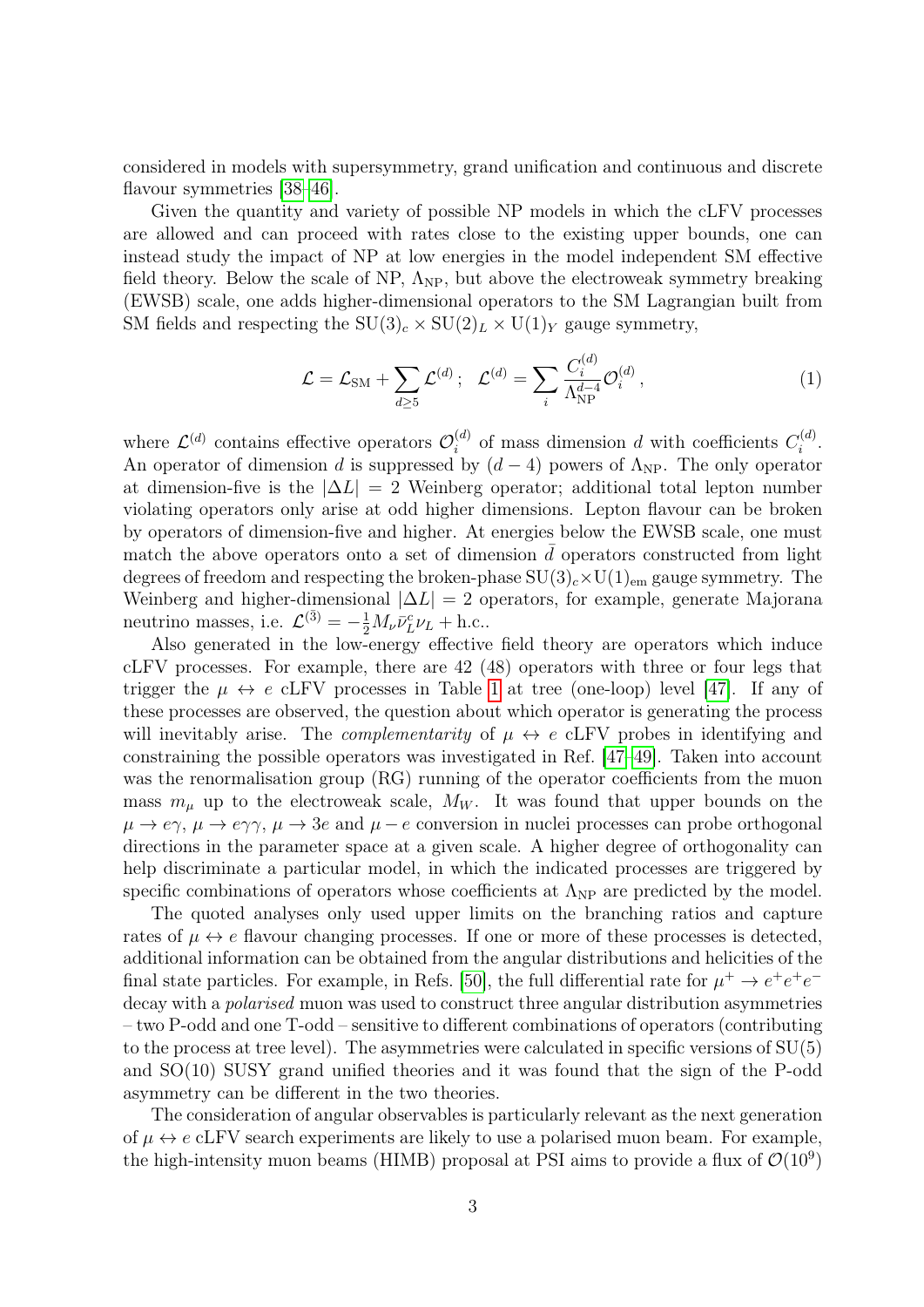| cLFV observable                         | Current upper bound             | Future sensitivity           |
|-----------------------------------------|---------------------------------|------------------------------|
| $\mu^+ \rightarrow e^+ \gamma$          | $4.2 \times 10^{-13}$ [9]       | $6 \times 10^{-14}$ [52]     |
| $\mu^+ \to e^+ \gamma \gamma$           | $7.2 \times 10^{-11}$ [53]      |                              |
| $\mu^+ \rightarrow e^+e^+e^-$           | $1.0 \times 10^{-12}$ [54]      | $2.0 \times 10^{-15}$ [55]   |
| $\mu^- \mathcal{N} \to e^- \mathcal{N}$ | $7.0 \times 10^{-11}$ (S) [56]  | $\sim 10^{-17}$ (Al) [57,58] |
|                                         | $4.3 \times 10^{-12}$ (Ti) [59] | $\sim 10^{-18}$ (Ti) [60]    |
|                                         | $7.0 \times 10^{-13}$ (Au) [61] |                              |
|                                         | $4.6 \times 10^{-11}$ (Pb) [62] |                              |

<span id="page-3-0"></span>Table 1: Current upper bounds and future sensitivities on the branching ratios of cLFV muon decays and capture rates for muon to electron conversion in nuclei.

longitudinally polarised muons per second to the Mu3e and MEG II experiments [\[51\]](#page-20-13), with the average  $\mu^+$  polarisation estimated to be approximately of 93%.

In the present article, following a purely phenomenological approach, we investigate the possibility to discriminate between different effective operators contributing to the amplitude of the polarised  $\mu^+ \to e^+e^-$  decay by using data on the three angular observables – two P-odd and one T-odd asymmetries. Our aim is not to perform a comprehensive analysis of all operators that can induce the  $\mu^+ \to e^+e^+e^-$  decay, but to illustrate the potential of the method on the example of a subset of eight commonly used effective operators that generate the decay at tree level. Assuming the scale of NP  $\Lambda_{\text{NP}}$ to be around 1 TeV, one can neglect to a good approximation in the analysed P-odd and T-odd asymmetries the effects of the renormalisation group running of the considered operators above and below the electroweak scale. In addition to the case of having just one operator responsible for the decay, we obtain predictions for the asymmetries of interest also in the cases when two operators are triggering the decay.

This paper is organised as follows. In Section [2,](#page-4-0) we review the effective operators that are commonly used to parametrise the impact of NP above the EW scale on cLFV observables, such as the  $\mu^+ \to e^+ \gamma$  and  $\mu^+ \to e^+ e^+ e^-$  decay rates, and that we are going to use also in our analysis. We then examine the differential branching ratio for the  $\mu^+ \rightarrow e^+e^+e^-$  decay as a function of four kinemetic variables, in particular of the two angles defining the directions of the outgoing positrons and electron. We next derive the total branching ratio and single differential branching ratios in the two angles. In doing so, we define three asymmetries (two P-odd and one T-odd) and derive their dependence on the coefficients of the effective operators of interest. We determine further the values of these asymmetries when only one operator, or a combination of two operators, is inducing the decay. In Section [3,](#page-7-0) we explore how a future experiment such as Mu3e can measure these asymmetries and if so, how the NP contributing to the cLFV process can be identified. We identify some unique signatures and comment on how helicity measurements of the outgoing positrons and electron can complement angular measurements. We conclude in Section [4.](#page-12-0)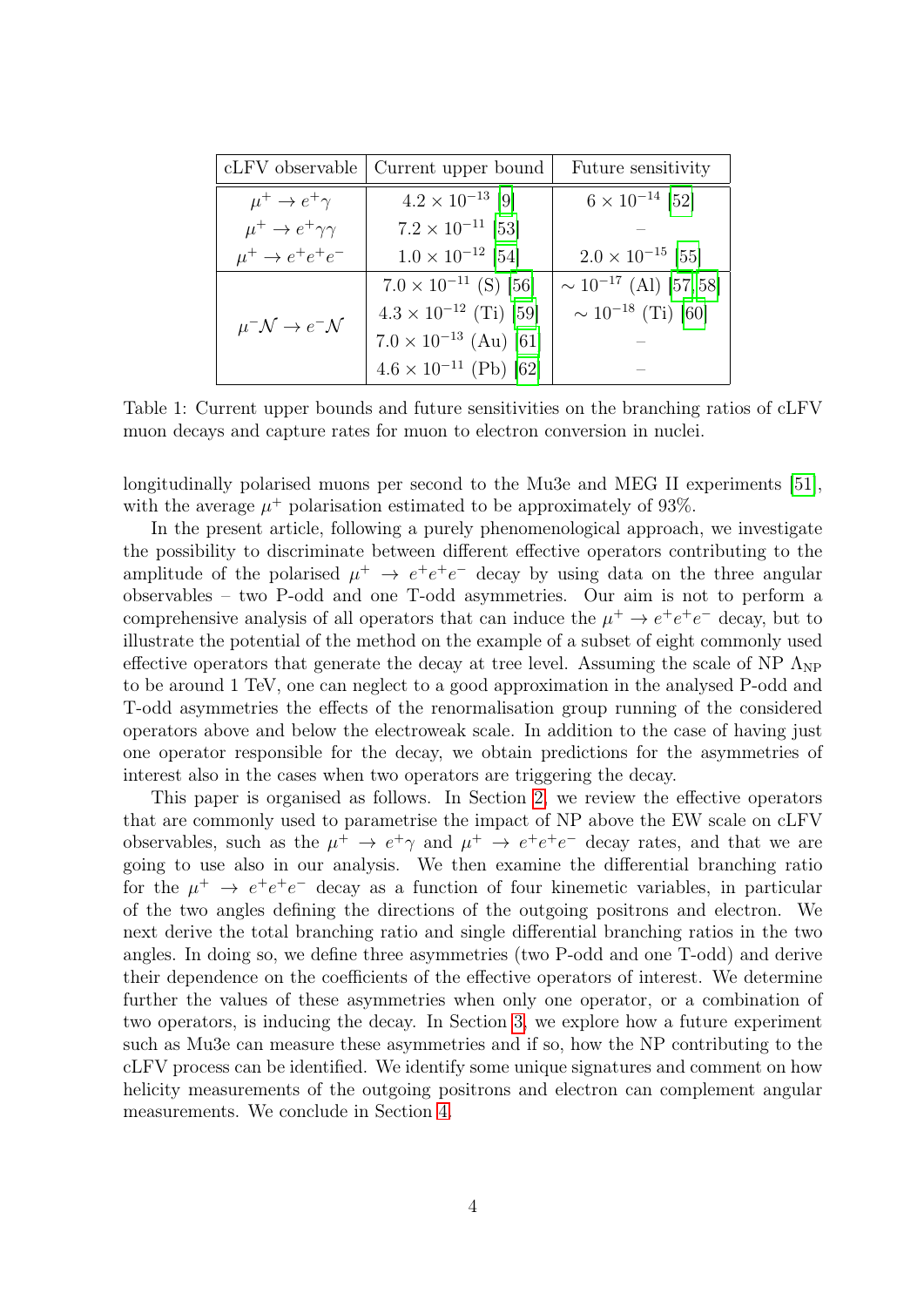# <span id="page-4-0"></span>2 New Physics Contributions to  $\mu^+ \to e^+e^+e^-$  Decay Rate

In the low-energy effective field theory (LEFT) of the SM, the eight operators of lowest dimension that contribute at tree level to the cLFV  $\mu^+ \to e^+e^+e^-$  decay rate can be written, without loss of generality (up to Fierz rearrangements), as (see, e.g., [\[47,](#page-20-1)[55,](#page-20-7)[63\]](#page-21-2))

$$
\mathcal{L}^{(\bar{5})} + \mathcal{L}^{(\bar{6})} \supset -2\sqrt{2}G_{F} \Big[ C_{D,L} m_{\mu} \bar{\mu} \sigma_{\alpha\beta} P_{L} e^{F^{\alpha\beta}} + C_{D,R} m_{\mu} \bar{\mu} \sigma_{\alpha\beta} P_{R} e^{F^{\alpha\beta}} + C_{S,LL}^{\ell\ell'} (\bar{\mu} P_{L} e) (\bar{\ell} P_{L} \ell') + C_{S,RR}^{\ell\ell'} (\bar{\mu} P_{R} e) (\bar{\ell} P_{R} \ell') + C_{V,LL}^{\ell\ell'} (\bar{\mu} \gamma_{\alpha} P_{L} e) (\bar{\ell} \gamma^{\alpha} P_{L} \ell') + C_{V,RR}^{\ell\ell'} (\bar{\mu} \gamma_{\alpha} P_{R} e) (\bar{\ell} \gamma^{\alpha} P_{R} \ell') + C_{V,LR}^{\ell\ell'} (\bar{\mu} \gamma_{\alpha} P_{L} e) (\bar{\ell} \gamma^{\alpha} P_{R} \ell') + C_{V,RL}^{\ell\ell'} (\bar{\mu} \gamma_{\alpha} P_{R} e) (\bar{\ell} \gamma^{\alpha} P_{L} \ell') \Big] + \text{h.c.}
$$
\n(2)

Here, the dimension-five operators with coefficients  $C_{D,L}$  and  $C_{D,R}$  are dipole operators and the dimension-six are four-fermion operators. The coefficients have been normalised to the Fermi constant  $G_F$ ; an  $\mathcal{O}(1)$  coefficient therefore corresponds to  $\Lambda_{\rm NP} \sim m_W$ .

In the presence of the cLFV operators in Eq. [\(2\)](#page-4-1), the differential branching ratio for  $\mu^+(p) \to e^+(k_1)e^+(k_2)e^-(k_3)$  decay with an incoming positive muon of polarisation  $\varepsilon = (0, \vec{P})$ , written in the muon rest frame, can be expressed as

<span id="page-4-2"></span><span id="page-4-1"></span>
$$
\frac{dB_{\mu \to 3e}}{dx_1 dx_2 d\Omega_{\varepsilon}} = \frac{3}{2\pi} \Big[ C_1(x_1, x_2) + C_2(x_1, x_2) P \cos \theta_{\varepsilon} + C_3(x_1, x_2) P \sin \theta_{\varepsilon} \cos \phi_{\varepsilon} + C_4(x_1, x_2) P \sin \theta_{\varepsilon} \sin \phi_{\varepsilon} \Big], \qquad (3)
$$

where  $d\Omega_{\varepsilon} = d\cos\theta_{\varepsilon}d\phi_{\varepsilon}$ ,  $P = |\vec{P}|$  is the magnitude of the muon polarisation vector, and we define  $x_1 \equiv 2E_{k_1}/m_\mu$  and  $x_2 \equiv 2E_{k_2}/m_\mu$ , with  $E_{k_1}$  and  $E_{k_2}$  the energies of the outgoing positrons in the muon rest frame (the former taken to have larger outgoing energy,  $E_{k_1} \ge E_{k_2}$ ). For convenience, the *z*-axis is set to be along the outgoing electron direction  $\vec{k}_3$  and the decay plane is fixed to be the x-z plane. The angle  $\theta_{\varepsilon}$  is defined to lie between  $\vec{P}$  and the outgoing electron direction, while the angle  $\phi_{\varepsilon}$  is the azimuthal rotation in the x-y plane between  $\vec{P}$  and the decay plane. In Eq. [\(3\)](#page-4-2), the  $C_i(x_1, x_2)$  are functions of the coefficients in Eq. [\(2\)](#page-4-1) and are given in Appendix [A.](#page-14-0) These expressions are obtained in the limit  $m_e \rightarrow 0$ .

The term in Eq. [\(6\)](#page-5-0) proportional to  $\cos \theta_{\varepsilon}$  is obtained from the dot product  $k_3 \cdot \varepsilon$ , while the sin  $\theta_{\varepsilon}$  cos  $\phi_{\varepsilon}$  term originates from the products  $k_1 \cdot \varepsilon$  and  $k_2 \cdot \varepsilon$ . On the other hand, the term proportional to  $\sin \theta_{\varepsilon} \sin \phi_{\varepsilon}$  is generated by  $\varepsilon_{\mu\nu\rho\sigma} \varepsilon^{\mu} k_1^{\nu} k_2^{\rho} k_3^{\sigma}$ , where  $\varepsilon_{\mu\nu\rho\sigma}$  is the fourdimensional Levi-Civita symbol. Under a parity (P) transformation, the polarisation and momentum four-vectors transform as  $\varepsilon \to \varepsilon' = (0, \vec{P})$  and  $k_i \to k'_i = (E_{k_i}, -\vec{k}_i),$ respectively. Under a time (T) reversal, they instead transform as  $\varepsilon \to \varepsilon' = (0, -\vec{P})$  and  $k_i \to k'_i = (E_{k_i}, -\vec{k}_i)$ . As a result, the dot products  $k_i \cdot \varepsilon$  and the terms proportional to  $\cos \theta_{\varepsilon}$  and  $\sin \theta_{\varepsilon} \cos \phi_{\varepsilon}$  are P-odd, while  $\varepsilon_{\mu\nu\rho\sigma} \varepsilon^{\mu} k_1^{\nu} k_2^{\rho} k_3^{\sigma}$  and the term proportional to  $\sin \theta_{\varepsilon}$  sin  $\phi_{\varepsilon}$  are T-odd. Assuming that NP contributing to the cLFV process is invariant under CPT, the non-conservation of T implies the violation of CP.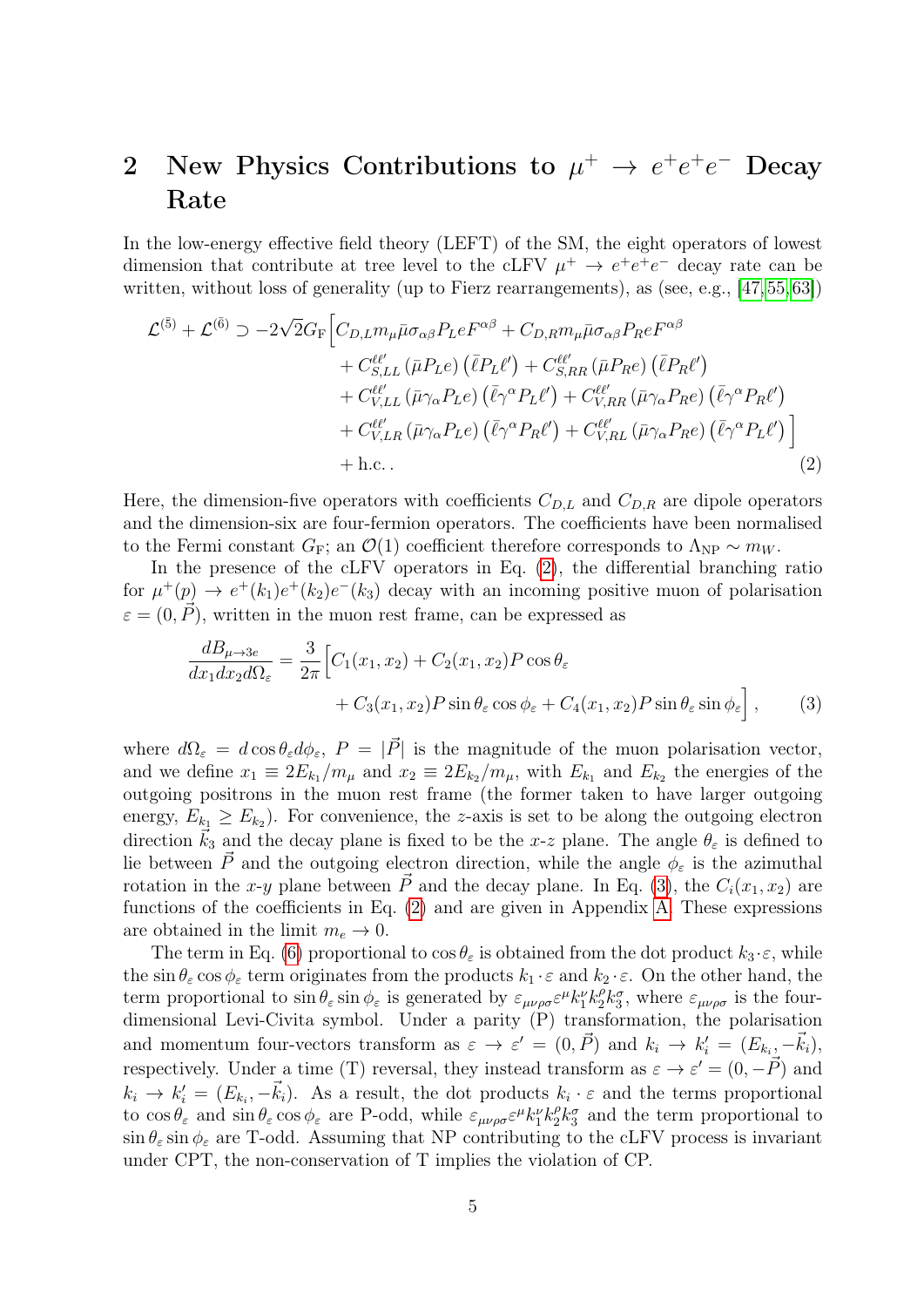To obtain a double differential branching ratio in the angular variables  $\cos \theta_{\varepsilon}$  and  $\phi_{\varepsilon}$ , it is possible to integrate Eq. [\(3\)](#page-4-2) over the variables  $x_1$  and  $x_2$ . The kinematic limits of the three-body phase space in  $x_1$  and  $x_2$  can be found by first examining those in the kinematic variables  $s_1 = (p-k_1)^2 = m_\mu^2(1-x_1) + m_e^2$  and  $s_2 = (p-k_2)^2 = m_\mu^2(1-x_2) + m_e^2$ . These are

<span id="page-5-2"></span><span id="page-5-1"></span>
$$
4m_e^2 \le s_1 \le (m_\mu - m_e)^2 \,,\tag{4}
$$

$$
s_1 \le s_2 \le \frac{1}{2} \left[ m_\mu^2 + 3m_e^2 - s_1 + m_\mu^2 \lambda^{\frac{1}{2}} \left( \frac{m_e^2}{m_\mu^2}, \frac{s_1}{m_\mu^2} \right) \lambda^{\frac{1}{2}} \left( \frac{m_e^2}{s_1}, \frac{m_e^2}{s_1} \right) \right],\tag{5}
$$

where  $\lambda(x, y) = (1 - x - y)^2 - 4xy$  and the condition  $s_1 \leq s_2$  follows from  $x_1 \geq x_2$ . Neglecting the electron mass, one obtains the integration ranges [0, 1] and  $[1-x_1, x_1]$  for  $x_1$  and  $x_2$ , respectively. However, given the choice  $x_2 \ge x_1$ , one can show that the range  $[0, \frac{1}{2}]$  $\frac{1}{2}$  for  $x_1$  is not physical, so  $\left[\frac{1}{2}\right]$  $\frac{1}{2}$ , 1] and  $[1-x_1, x_1]$  can be taken as the final integration limits. These limits lead to logarithmic divergences since the functions  $C_i(x_1, x_2)$ , more specifically, the terms in  $C_i(x_1, x_2)$  proportional to the dipole coefficients  $C_{D,L}$  and  $C_{D,R}$ , which correspond to photon-penguin diagrams, tend to infinity as  $x_1 \rightarrow 1$  (or equivalently, as  $s_1 \rightarrow 0$ ).

In Ref. [\[50\]](#page-20-3) these collinear singularities were avoided by introducing the cut-off parameter  $\delta$  in the  $x_1$  integration as  $\left[\frac{1}{2}\right]$  $\frac{1}{2}$ , 1 –  $\delta$ . For all operators in Eq. [\(3\)](#page-4-2) other than the dipole operators, the  $\delta \to 0$  limit can be taken without leading to a logarithmic divergence. Non-zero  $\delta$  therefore gives small corrections at higher orders in an expansion in  $\delta$ . On the other hand, the lowest order contribution for the dipole operators is proportional to the logarithm of  $\delta$ . In their numerical estimates, the authors of Ref. [\[50\]](#page-20-3) fixed  $\delta = 0.02$ . To understand more exactly the dependence on  $m_e$ , we instead perform the phase space integration for the dipole operators over the variables  $s_1$  and  $s_2$ , with the limits in Eqs. [\(4\)](#page-5-1) and [\(5\)](#page-5-2) and without neglecting  $m_e$ . This allowed us to avoid introducing an undefined cut-off parameter in the calculations. Finally, we expand the final result in the small ratio  $\hat{m}_e \equiv \frac{m_e}{m_\mu}$  $\frac{m_e}{m_\mu}$ .

We obtain the double differential branching ratio as

$$
\frac{dB_{\mu\to 3e}}{d\Omega_{\varepsilon}} = \frac{B_{\mu\to 3e}}{4\pi} \Big[ 1 + P\big(A_{\mu\to 3e}^{\mathcal{P}}\cos\theta_{\varepsilon} + A_{\mu\to 3e}^{\mathcal{P}'}\sin\theta_{\varepsilon}\cos\phi_{\varepsilon} + A_{\mu\to 3e}^{\mathcal{P}}\sin\theta_{\varepsilon}\sin\phi_{\varepsilon} \big) \Big]. \tag{6}
$$

The total branching ratio, which can be found by integrating Eq. [\(6\)](#page-5-0) over  $\cos \theta_{\varepsilon}$  and  $\phi_{\varepsilon}$ with the ranges  $[-1, 1]$  and  $[0, 2\pi]$ , respectively, can be written as

<span id="page-5-3"></span><span id="page-5-0"></span>
$$
B_{\mu \to 3e} = \frac{1}{8} |C_{S,LL}^{ee}|^2 + 2|C_{V,LL}^{ee}|^2 + |C_{V,LR}^{ee}|^2 - \frac{8}{3}|eC_{D,L}|^2 L_1(\hat{m}_e^2) + 8 \operatorname{Re}\left[eC_{D,L}(2C_{V,LL}^{ee*} + C_{V,LR}^{ee*})\right] + (L \leftrightarrow R), \tag{7}
$$

where  $L_1(x) = 17 + 12 \ln 4x$ .

Firstly, we note that the terms in the total branching ratio proportional to  $|C_{D,L}|^2$ and  $|C_{D,R}|^2$  are practically equal to previous results in the literature, c.f. Refs [\[11–](#page-17-9)[13,](#page-17-11)[41\]](#page-19-4). Taking only the contribution from  $C_{D,L(R)}$ , we obtain

$$
\frac{B_{\mu \to 3e}^{D,L(R)}}{B_{\mu \to e\gamma}^{D,L(R)}} = -\frac{e^2}{12\pi} \left( \ln(4\hat{m}_e^2) + \frac{17}{12} \right) \approx \frac{\alpha}{3\pi} \left( \ln\left(\frac{m_\mu^2}{m_e^2}\right) - \frac{11}{4} \right) ,\tag{8}
$$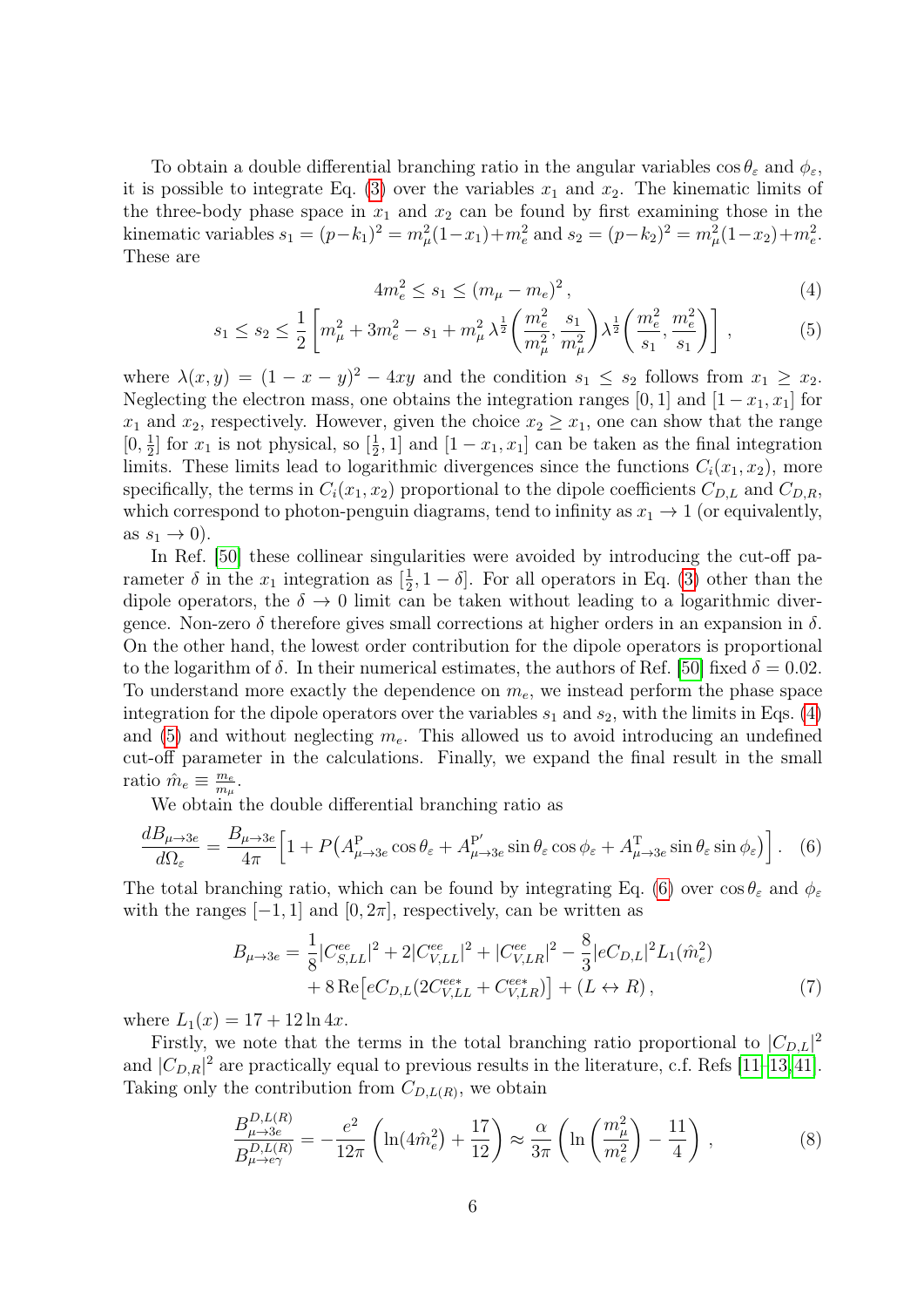| $C_i^{(\bar{5})}/C_i^{(\bar{6})}$                  | [50]       | [47]                                                                       | $A^{\rm r}_{\mu\to 3e}$                                                                  | $A^{\rm r}_{\mu\to 3e}$                                      |
|----------------------------------------------------|------------|----------------------------------------------------------------------------|------------------------------------------------------------------------------------------|--------------------------------------------------------------|
| $C_{D,L(R)}$                                       |            | $A_{R(L)}$ $C_{D,R(L)}$                                                    | $\left  \pm 1 \pm \frac{9(17-19\ln 2)}{17+12\ln(4\hat{m}_e^2)} \approx \pm 0.63 \right $ | $\frac{\pm 144}{5(17+12\ln(4\hat{m}_e^2))} \approx \pm 0.31$ |
| $C_{S,LL(RR)}^{ee}$ $g_{1(2)}$ $C_{S,RR(LL)}^{ee}$ |            |                                                                            | $\pm 1$                                                                                  |                                                              |
| $C_{V,LL(RR)}^{ee}$                                |            | $\left  \begin{array}{c} g_{4(3)} \end{array} \right $ $C^{ee}_{V,LL(RR)}$ | $\mp 1$                                                                                  |                                                              |
| $C_{V,LR(RL)}^{ee}$                                | $g_{6(5)}$ | $\frac{e}{\sqrt{C_{V,LR(RL)}}}$                                            | $\pm \frac{1}{3}$                                                                        | $\pm\frac{32}{105}$                                          |

<span id="page-6-0"></span>Table 2: Values of the asymmetries  $A_{\mu\to 3e}^{\text{P}}$  and  $A_{\mu\to 3e}^{\text{P}'}$  when each of the coefficients of the operators in Eq.  $(2)$  are taken to be non-zero at a time, with the equivalent coefficients of Refs. [\[47,](#page-20-1) [50\]](#page-20-3) shown for clarity.

where we have used the result  $B_{\mu \to e\gamma} = 384 \pi^2 (|C_{D,L}|^2 + |C_{D,R}|^2)$ .

The differential branching ratio in  $\cos \theta_{\epsilon}$  can be found by integrating Eq. [\(6\)](#page-5-0) over the azimuthal angle. This gives

<span id="page-6-1"></span>
$$
\frac{dB_{\mu \to 3e}}{d\cos\theta_{\varepsilon}} = \frac{B_{\mu \to 3e}}{2} \left( 1 + A_{\mu \to 3e}^{\mathcal{P}} P \cos\theta_{\varepsilon} \right). \tag{9}
$$

The P-odd asymmetry term  $A_{\mu \to 3e}^{\text{P}}$  that remains is

$$
A_{\mu \to 3e}^{\mathcal{P}} = \frac{1}{B_{\mu \to 3e}} \left[ \frac{1}{8} |C_{S,LL}^{ee}|^2 - 2|C_{V,LL}^{ee}|^2 + \frac{1}{3} |C_{V,LR}^{ee}|^2 - \frac{8}{3} |eC_{D,L}|^2 L_2(\hat{m}_e^2) - 8 \operatorname{Re}\left[eC_{D,L}(2C_{V,LL}^{ee*} - C_{V,LR}^{ee*})\right] - (L \leftrightarrow R) \right],
$$
\n(10)

where  $L_2(x) = 170 - 171 \ln 2 + 12 \ln 4x$ . In Table [2,](#page-6-0) we show the values of the asymmetry  $A_{\mu\rightarrow 3e}^{\text{P}}$  when each of the coefficients in Eq. [\(2\)](#page-4-1) is taken to be non-zero at a time. The operators with coefficients  $C_{S,LL}^{ee}$ ,  $C_{S,RR}^{ee}$ ,  $C_{V,LL}^{ee}$  and  $C_{V,RR}^{ee}$  induce maximal asymmetries,  $A_{\mu\to 3e}^P = \pm 1$ , while those with coefficients  $C_{D,L}$ ,  $C_{D,R}$ ,  $C_{V,LR}^{ee}$  and  $C_{V,RL}^{ee}$  have  $|A_{\mu\to 3e}^P| < 1$ . As is evident from Eq. [\(10\)](#page-6-1), the value of  $A_{\mu\to 3e}^P$  changes sign when the replacement  $L \leftrightarrow R$ is made. We note that the only operators that interfere at lowest order in  $\hat{m}_e$ , among those considered by us, are the dipole and vector operators. Interference between other operators can therefore be neglected.

One can obtain the differential branching ratio in the azimuthal angle  $\phi_{\varepsilon}$  by integrating Eq. [\(6\)](#page-5-0) over  $\cos \theta_{\epsilon}$ , giving

$$
\frac{dB_{\mu\to 3e}}{d\phi_{\varepsilon}} = \frac{B_{\mu\to 3e}}{2\pi} \left[ 1 + \frac{\pi}{4} P \left( A_{\mu\to 3e}^{\mathcal{P}'} \cos \phi_{\varepsilon} + A_{\mu\to 3e}^{\mathcal{T}} \sin \phi_{\varepsilon} \right) \right]
$$
(11)

$$
\equiv \frac{B_{\mu \to 3e}}{2\pi} \left[ 1 + A_{\mu \to 3e}^{\mathbf{P}'\mathbf{T}} P \cos(\phi_\varepsilon + \omega_{\mu \to 3e}^{\mathbf{P}'\mathbf{T}}) \right],\tag{12}
$$

with 
$$
A_{\mu \to 3e}^{P'T} = \frac{\pi}{4} \text{sgn}(A_{\mu \to 3e}^{P'}) \sqrt{(A_{\mu \to 3e}^{P'})^2 + (A_{\mu \to 3e}^{T})^2}
$$
 and  $\omega_{\mu \to 3e}^{P'T} = \tan^{-1}(-A_{\mu \to 3e}^{T}/A_{\mu \to 3e}^{P'})$ .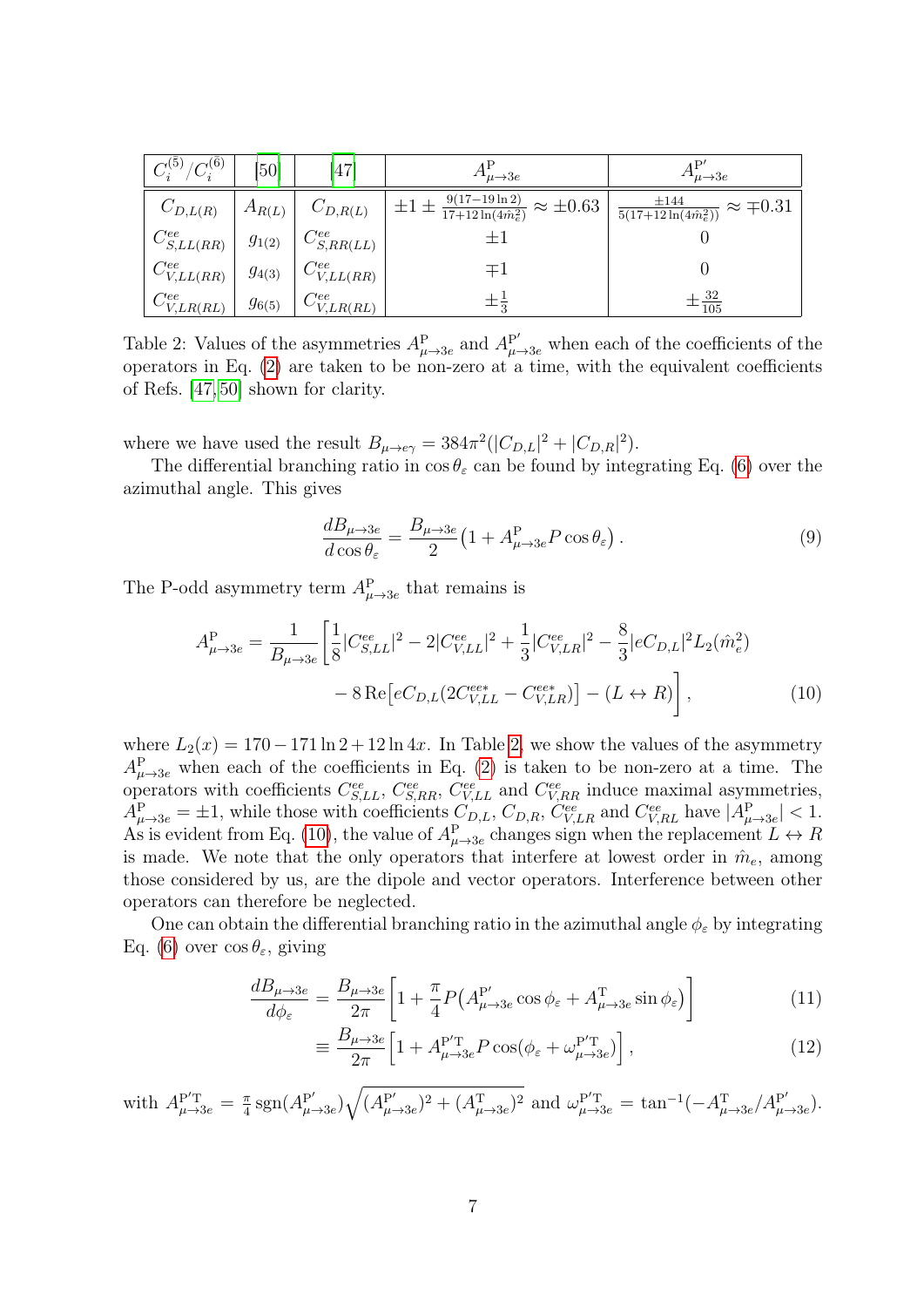Here, the P-odd asymmetry  $A_{\mu}^{\text{P}'}$  $_{\mu \rightarrow 3e}^{\rm P'}$  is given by

$$
A_{\mu \to 3e}^{\mathcal{P}'} = \frac{1}{B_{\mu \to 3e}} \frac{128}{35} \left[ \frac{1}{12} |C_{V,LR}^{ee}|^2 - 21|eC_{D,L}|^2 + \text{Re}\left[eC_{D,L}(3C_{V,LL}^{ee*} - 2C_{V,LR}^{ee*})\right] - (L \leftrightarrow R) \right],\tag{13}
$$

and the T-odd asymmetry  $A_{\mu \to 3e}^{T}$  by

$$
A_{\mu \to 3e}^{\mathrm{T}} = \frac{1}{B_{\mu \to 3e}} \frac{128}{35} \left[ -\mathrm{Im} \left[ eC_{D,L} (3C_{V,LL}^{ee*} - 2C_{V,LR}^{ee*}) \right] + (L \leftrightarrow R) \right]. \tag{14}
$$

Fewer operators in Eq. [\(2\)](#page-4-1) contribute to these asymmetries at leading order in  $m_e/m_\mu$ . In Table [2,](#page-6-0) we show the values of the asymmetry  $A_{\mu \to 3e}^{P'}$  when each of the coefficients in Eq. [\(2\)](#page-4-1) is taken to be non-zero at a time. In isolation, the scalar and vector operators with coefficients  $C_{S,LL}^{ee}$ ,  $C_{S,RR}^{ee}$ ,  $C_{V,LL}^{ee}$  and  $C_{V,RR}^{ee}$  do not contribute to either  $A_{\mu}^{\text{P'}}$  $P'_{\mu\rightarrow 3e}$  or  $A^{\rm T}_{\mu\rightarrow 3e}$ , while only the imaginary part of the interference between dipole and vector operators contributes to  $A_{\mu \to 3e}^{\mathrm{T}}$ .

The general expressions for the three asymmetries are compatible with those derived in Ref. [\[50\]](#page-20-3). In contrast, our asymmetry  $A_{\mu\to 3e}^{\rm P}$  does not depend on the cut-off parameter δ which was set to δ = 0.02 in the numerical estimates in [\[50\]](#page-20-3). In our case, the role of this parameter is played by  $4m_e^2/m_\mu^2$ . In addition, the expressions for our asymmetries are a factor of two larger than those reported in Ref. [\[50\]](#page-20-3) as a consequence of the way we define them. Further, our T-odd asymmetry is of opposite sign.

In order to observe CP violation in the  $\mu^+ \to e^+e^+e^-$  decay, both the dipole and vector operators must be present; additionally, the coefficients of these operators must have a non-zero relative phase. This is possible, for example, in the canonical type I seesaw [\[12](#page-17-10)[–14\]](#page-17-12) and general SUSY [\[64,](#page-21-3)[65\]](#page-21-4) extensions. In the former, the dipole coefficient  $C_{D,L}$  is generated by a photon-penguin diagram with a heavy neutral lepton and  $W^{\pm}$ boson in the loop. The vector coefficient  $C_{V,LL}^{ee}$ , on the other hand, gets contributions from box diagrams containing two heavy neutral leptons and  $W^{\pm}$  bosons. The penguin and box diagram amplitudes are proportional to  $U_{ei}U_{\mu j}^*$  and  $U_{ei}U_{\mu j}^*U_{ei}U_{ej}^*$ , respectively, where  $U_{\ell i}$  is the mixing between the charged lepton  $\ell$  and neutrino mass eigenstate  $N_i$  $(i = 1, \dots, 3 + n$ , with n the number of heavy neutral leptons). The dependence of the coefficients  $C_{D,L}$  and  $C_{V,LL}^{ee}$  on additional Dirac CP phases in the extended mixing matrix can therefore be different. In SUSY extensions, the coefficients can also depend differently on phases in the soft SUSY-breaking sector.

### <span id="page-7-0"></span>3 Phenomenological Analysis

We next discuss the implications of a detection of the  $\mu^+ \to e^+e^+e^-$  decay of a polarised  $\mu^+$ . We consider, in particular, how angular and spin measurements of the outgoing positrons and electron can help to identify the NP contributing to the cLFV process.

In future, the  $\mu^+ \to e^+e^+e^-$  decay will be searched for by the Mu3e experiment at PSI. Phase I of the experiment will receive  $\mathcal{O}(10^8)$  positive muons per second with average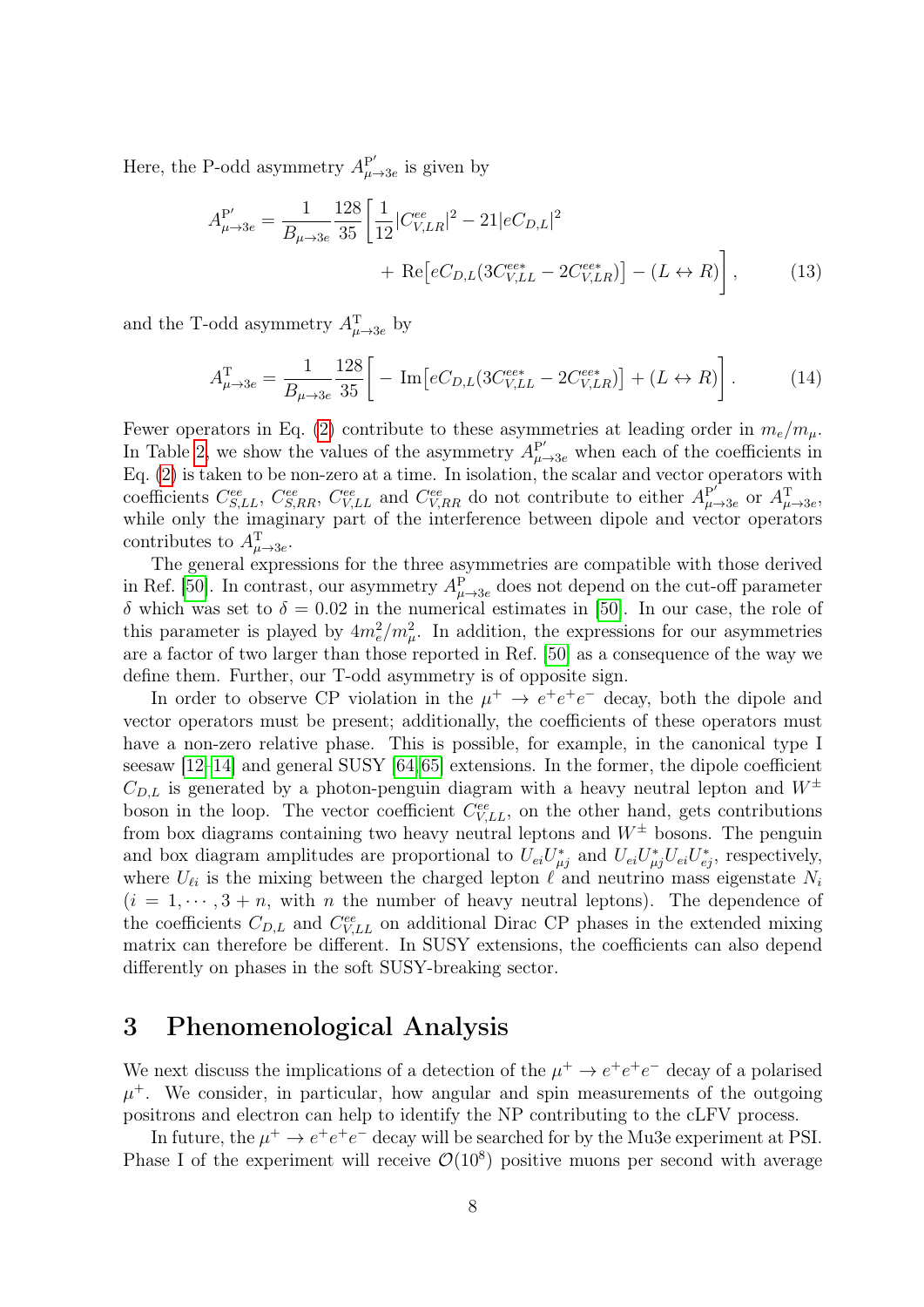momenta  $p \sim 29.8$  MeV from pion decays at rest near the surface of the production target (the  $\pi E5$  compact muon beamline). The muons produced in this way are fully polarised; the beam is thus estimated to have an average polarisation of  $P \sim 93\%$ . This phase of the experiment is expected to probe down to  $B_{\mu\to 3e} \sim 2 \times 10^{-15}$ , in contrast to the current limit of  $B_{\mu\to 3e} < 1.0 \times 10^{-12}$  from the SINDRUM experiment [\[54\]](#page-20-6). This is a much larger improvement on the current experimental bound compared to that expected with the planned search for the  $\mu^+ \to e^+ \gamma$  process. Using the  $\pi E5$  beamline, the MEG II experiment aims to reach  $B_{\mu\to e\gamma} \sim 6 \times 10^{-14}$  compared the current bound of  $B_{\mu\to e\gamma} < 4.2 \times 10^{-13}$  from the original MEG experiment. In the longer term, the HIMB proposal aims to provide  $\mathcal{O}(10^9)$  muons per second to Phase II of the Mu3e experiment, allowing to reach even higher sensitivity to  $B_{\mu\to 3e}$ . The Mu3e detector is designed to optimally track the positrons and electron from decays of muons at rest, and therefore to fully reconstruct the event kinematics. To cover a large portion of the final-state phase space, the experiment aims to reconstruct tracks over a large solid angle (limited by the beam entry and exit points) with momenta ranging from  $\sim 1$  MeV to half the muon mass [\[55\]](#page-20-7). The experiment must be able to discrimate the  $\mu^+ \to e^+e^+e^-$  decay from backgrounds such as  $\mu^+ \to e^+e^+e^-\nu\bar{\nu}$  and a Michel positron accompanied by a  $e^+e^-$  pair from photon conversion or Bhabha scattering. The experiment can nevertheless exploit the kinematics of the  $\mu^+ \to e^+e^+e^-$  decay at rest,  $|\sum_i \vec{k}_i| = 0$  and  $\sum_i E_{k_i} = m_{\mu}$ , to mitigate these backgrounds.

To understand how the asymmetries can be measured by an experiment such as Mu3e (in the scenario where  $\mu^+ \to e^+e^+e^-$  is observed), we note that they can be extracted from Eq. [\(6\)](#page-5-0) as follows:

<span id="page-8-0"></span>
$$
A_{\mu \to 3e}^{\mathcal{P}} = \frac{2}{P} \int_0^{2\pi} d\phi_{\varepsilon} \bigg( \int_0^1 - \int_{-1}^0 \bigg) d\cos\theta_{\varepsilon} \frac{1}{B_{\mu \to 3e}} \frac{dB_{\mu \to 3e}}{d\Omega_{\varepsilon}}, \tag{15}
$$

<span id="page-8-1"></span>
$$
A_{\mu \to 3e}^{\mathbf{P}'} = \frac{2}{P} \bigg( \int_{-\frac{\pi}{2}}^{\frac{\pi}{2}} - \int_{\frac{\pi}{2}}^{\frac{3\pi}{2}} \bigg) d\phi_{\varepsilon} \int_{-1}^{1} d\cos\theta_{\varepsilon} \frac{1}{B_{\mu \to 3e}} \frac{dB_{\mu \to 3e}}{d\Omega_{\varepsilon}}, \tag{16}
$$

<span id="page-8-2"></span>
$$
A_{\mu \to 3e}^{\mathrm{T}} = \frac{2}{P} \bigg( \int_0^{\pi} - \int_{-\pi}^0 \bigg) d\phi_{\varepsilon} \int_{-1}^1 d\cos\theta_{\varepsilon} \frac{1}{B_{\mu \to 3e}} \frac{dB_{\mu \to 3e}}{d\Omega_{\varepsilon}} \,. \tag{17}
$$

The P-odd asymmetry  $A_{\mu\to 3e}^{\rm P}$  can be determined by counting the number of electrons with outgoing angles  $\theta_{\varepsilon}$  in the range  $[0, \frac{\pi}{2}]$  $\frac{\pi}{2}$ ] minus those in the range  $\left[\frac{\pi}{2}\right]$  $\frac{\pi}{2}, \pi$ . Other than the outgoing electron direction, this only requires knowledge of the magnitude and direction of the muon polarisation  $\vec{P}$ . To instead determine the P-odd and T-odd asymmetries  $A_{\mu}^{\text{P}'}$  $P'_{\mu\to 3e}$  and  $A_{\mu\to 3e}^{T}$ , it is also necessary to measure the directions of the outgoing positrons to identify the decay plane and the azimuthal angle  $\phi_{\varepsilon}$ . The asymmetry  $A_{\mu}^{\mathbf{P}^{\prime}}$ .  $_{\mu \rightarrow 3e}^{\rm P'}$  can be ascertained by counting the number of decay topologies with angles  $\phi_{\varepsilon}$  in the range  $\left[-\frac{\pi}{2}\right]$  $\frac{\pi}{2}$ ,  $\frac{\pi}{2}$  $\frac{\pi}{2}$ ] minus those in the range  $\left[\frac{\pi}{2}\right]$  $\frac{\pi}{2}, \frac{3\pi}{2}$  $\frac{3\pi}{2}$ . Conversely, for the asymmetry  $A^{\mathrm{T}}_{\mu\to 3e}$  one counts the number of decays with angles  $\phi_{\varepsilon}$  in the range  $[0, \pi]$  minus those in the range  $[-\pi, 0]$ .

In Table [2](#page-6-0) we have already shown the values of the asymmetries  $A_{\mu\to 3e}^{\text{P}}$  and  $A_{\mu}^{\text{P}}$ .  $\mu \rightarrow 3e$ when each effective coefficient is taken to be non-zero at a time. It follows from the results in Table [2](#page-6-0) that the measurement of  $A_{\mu\to 3e}^{\rm P}$  can allow to discriminate between the dipole, scalar  $RR$  (scalar  $LL$ ), vector  $LL$  (vector  $RR$ ), vector  $LR$  and vector  $RL$  operators, while it will be impossible to distinguish between scalar  $RR$  (scalar  $LL$ ) and vector  $RR$  (vector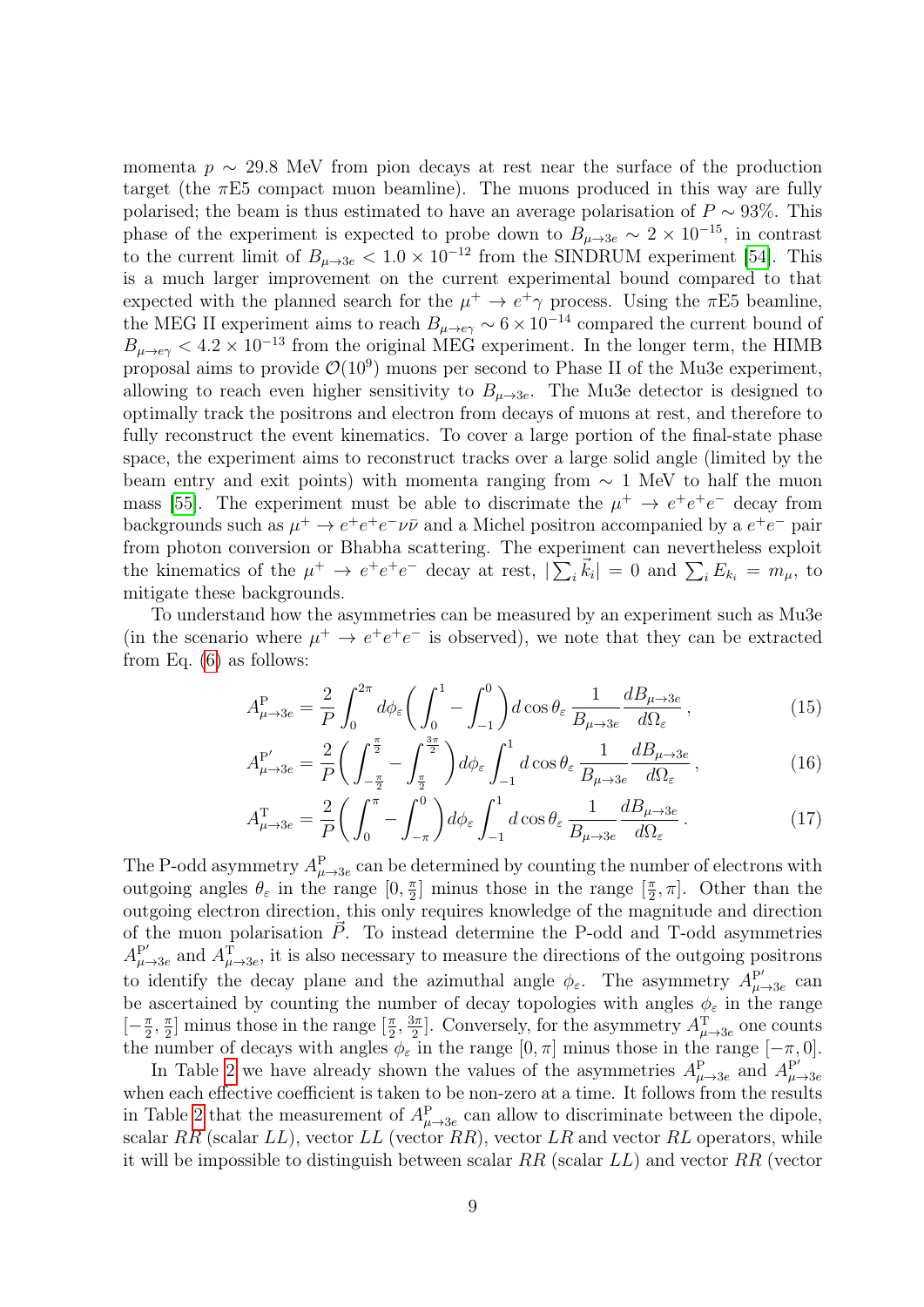| $C_i^{(5)}/C_i^{(6)}$      | Final-state helicities                               |
|----------------------------|------------------------------------------------------|
| $C_{D,L(R)}$               | $\mu^+ \to e^+_{R(L)} e^+_{R/L} e^-_{L/R}$           |
| $C_{S,LL(RR)}^{ee}$        | $\mu^+ \rightarrow e^+_{R(L)} e^+_{R(L)} e^-_{R(L)}$ |
| $C_{V,LL(RR)}^{ee}$        | $\mu^+ \to e^+_{R(L)} e^+_{R(L)} e^-_{L(R)}$         |
| $C_{V,LR(RL)}^{\text{ce}}$ | $\mu^+ \to e^+_{R(L)} e^+_{L(R)} e^-_{R(L)}$         |

<span id="page-9-0"></span>Table 3: Helicities of the outgoing positrons and electron when the  $\mu^+ \to e^+e^+e^-$  decay is induced by each of the operators in Eq. [\(2\)](#page-4-1).

LL) operators. With the measurement of  $A_{\mu}^{\mathbf{P}'}$  $P^{\prime}_{\mu \rightarrow 3e}$  alone it may be possible to discriminate between the dipole, scalar or vector LL or RR, and vector LR or RL operators. At the same time, the difference between the values of  $A_{\mu\to 3e}^{P'}$  due to the dipole R (dipole L) and vector  $RL$  (vector  $LR$ ) operators is very small and thus distinguishing between these operators requires an extremely high precision in the measurement of  $A^{\mathbf{P}'}_{\mu}$ P′<br>∙µ→3e

If more than one operator is present, the asymmetries instead take a range of values depending on the relative sizes of the respective coefficients. For example, in the presence of the vector coefficients  $C_{V,LL}^{ee}$  and  $C_{V,LR}^{ee}$  (with all other coefficients set to zero), we have

$$
A_{\mu \to 3e}^{\mathcal{P}} = -1 + \frac{4}{3(1+2x)}, \quad A_{\mu \to 3e}^{\mathcal{P}'} = \frac{32}{105(1+2x)}; \quad x \equiv \frac{|C_{V,LL}^{ee}|^2}{|C_{V,LR}^{ee}|^2},\tag{18}
$$

which clearly range from the minimum values  $A_{\mu\to 3e}^{P^-} = -1$  and  $A_{\mu\to 3e}^{P^{\prime}-} = 0$  when  $x \gg 1$ and the maximum values  $A_{\mu\rightarrow 3e}^{P+} = \frac{1}{3}$  $\frac{1}{3}$  and  $A_{\mu\to 3e}^{P'+} = \frac{32}{105}$  when  $x \ll 1$ . Actually, the values of the asymmetries  $A_{\mu \to 3e}^{\dot{P}}$  and  $A_{\mu}^{P'}$  $P'_{\mu \to 3e}$  are correlated:  $A_{\mu \to 3e}^{P'} = \frac{8}{35}(1 + A_{\mu \to 3e}^{P})$ . An experimental observation of this correlation would be strong evidence that a combination of the vector LL and LR operators are triggering the  $\mu^+ \to e^+e^+e^-$  decay.

A measurement of the maximal asymmetry  $A_{\mu\to 3e}^{\text{P}} = 1$  (-1) would imply that one of the coefficients  $C_{S,LL}^{ee}$  or  $C_{V,RR}^{ee}$  ( $C_{S,RR}^{ee}$  or  $C_{V,LL}^{ee}$ ) dominates over the others. The other P-odd asymmetry  $A_{\mu}^{\mathbf{P}'}$  $P'_{\mu \to 3e}$  is approximately zero when both  $C_{S,LL}^{ee}$  and  $C_{V,RR}^{ee}$  dominate, while the T-odd asymmetry (which relies on the interference between the dipole and vector operators) is also suppressed; neither can therefore be used to discriminate the two contributions. However, the scalar and vector operators can be distinguished with an additional measurement of the helicity of the outgoing positrons. In Table [3,](#page-9-0) we show the helicities of the final states for each of the operators in Eq. [\(2\)](#page-4-1). For both the scalar and vector operators (with the coefficients  $C_{S,LL}^{ee}$  and  $C_{V,RR}^{ee}$ , respectively) the helicity of the outgoing electron is positive. The outgoing positrons, on the other hand, have positive helicities for the scalar operator and negative helicities for the vector operator. A measurement of these helicities can therefore be used to distinguish the two scenarios.

In the presence of the dipole and vector operators, which interfere at leading order in  $m<sub>e</sub>$ , the asymmetry does not simply range between the values in Table. [2.](#page-6-0) For example, if only the coefficients  $C_{D,L}$  and  $C_{V,LL}^{ee}$  are non-zero, the asymmetry does not simply range between  $A_{\mu\to 3e}^{P^-} = -1$  and  $A_{\mu\to 3e}^{P^+} = 0.63$  in the limits  $|C_{D,L}| \ll |C_{V,LL}^{ee}|$  and  $|C_{D,L}| \gg$  $|C_{V,LL}^{ee}|$ , respectively. Due to the interference between operators, the limits instead depend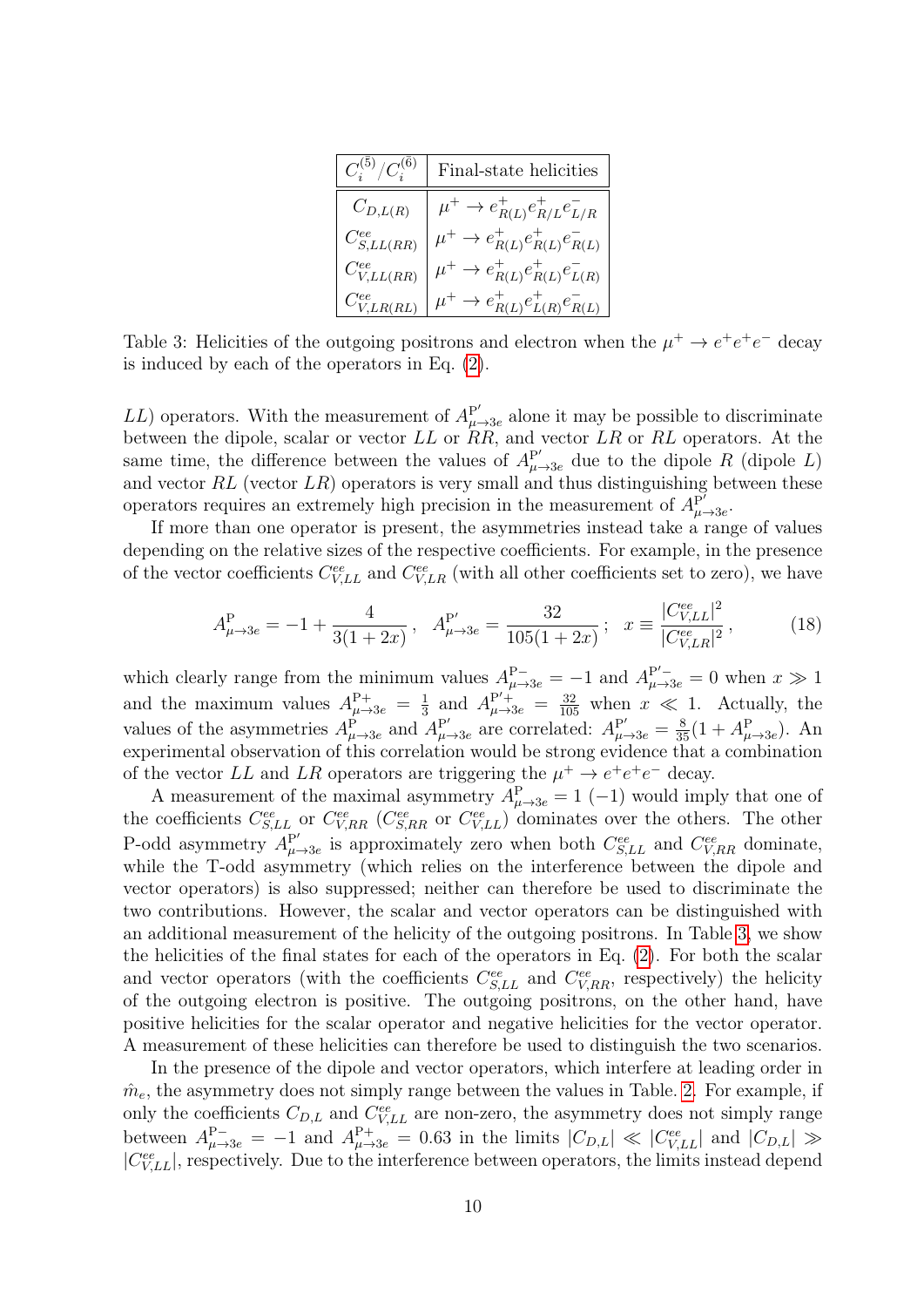

<span id="page-10-0"></span>Figure 1: Ranges of the asymmetries  $A_{\mu \to 3e}^{\text{P}}$  (blue),  $A_{\mu}^{\text{P'}}$  $P'_{\mu \rightarrow 3e}$  (green), and  $A^{\text{T}}_{\mu \rightarrow 3e}$  (red), with solid lines indicating the maximum asymmetries  $A_{\mu\to 3e}^{X+}$  and the dashed lines the minimum asymmetries  $A_{\mu \to 3e}^{X-}$ . In the left panel, only the coefficients  $C_{D,L}$  and  $C_{V,LL}^{ee}$  are taken to be non-zero, while in the right panel only  $C_{D,L}$  and  $C_{V,LR}^{ee}$  are considered. The ranges are shown as a function of the phase difference  $\Delta\phi$  between the coefficients.

on the relative phase  $\Delta \phi$  between the coefficients. For the coefficients  $C_{D,L}$  and  $C_{V,LL}^{ee}$ , the minumum and maxumum values of  $A_{\mu\rightarrow 3e}^{\text{P}}$  depend on the phase as

<span id="page-10-3"></span><span id="page-10-2"></span><span id="page-10-1"></span>
$$
A_{\mu \to 3e}^{\mathcal{P}-} = -1, \quad A_{\mu \to 3e}^{\mathcal{P}+} = 1 - \frac{3(57\ln 2 - 47 + 4\cos(2\Delta\phi))}{23 + 6\cos(2\Delta\phi) + 12\ln(4\hat{m}_e^2)}.
$$
 (19)

Correspondingly, the minimum and maximum values for  $A_{\mu}^{\mathbf{P}^{\prime}}$  $P'_{\mu \rightarrow 3e}$  and  $A_{\mu \rightarrow 3e}^{T}$  are

$$
A_{\mu \to 3e}^{\mathbf{P}'\pm} = \frac{24(15 - 6\cos(2\Delta\phi) \mp \sqrt{441 - 12(59 + 12\ln(4\hat{m}_e^2))\cos^2\Delta\phi})}{35(23 + 6\cos(2\Delta\phi) + 12\ln(4\hat{m}_e^2))},
$$
 (20)

$$
A_{\mu \to 3e}^{\text{T}\pm} = \frac{\pm 144 \sin \Delta \phi}{35 \left( 6 \cos \Delta \phi + \sqrt{-51 - 36 \ln(4 \hat{m}_e^2)} \right)}.
$$
\n(21)

In the left panel of Fig. [1,](#page-10-0) we depict the ranges of the asymmetries  $A_{\mu\to 3e}^{\text{P}}$  (blue),  $A_{\mu}^{\text{P}'}$ In the felt panel of Fig. 1, we depict the ranges of the asymmetries  $A_{\mu\to 3e}$  (blue),  $A_{\mu\to 3e}$ <br>(green), and  $A_{\mu\to 3e}^T$  (red) as a function of the relative phase  $\Delta\phi$  when only  $C_{D,L}$  and  $C_{V,LL}^{ee}$ are taken to be non-zero. The solid and dashed lines indicate the maximum and minimum asymmetries  $A_{\mu\to 3e}^{X+}$  and  $A_{\mu\to 3e}^{X-}$ , respectively. It can be seen that for  $\Delta\phi=0$ , the P-odd asymmetry has the wider range of  $-1 \leq A_{\mu \to 3e}^{\text{P}} \leq 0.87$  compared to  $-1 \leq A_{\mu \to 3e}^{\text{P}} \leq 0.63$ for  $\Delta \phi = \frac{\pi}{2}$  $\frac{\pi}{2}$ . In Fig. [1,](#page-10-0) right panel, we also show the ranges when  $C_{D,L}$  and  $C_{V,LR}^{ee}$  are taken to be non-zero.

If a future experiment does not observe  $\mu^+ \to e^+e^-$  decay, this sets an upper limit on the branching ratio  $B_{\mu\to e\gamma}$  in Eq. [\(7\)](#page-5-3) and therefore on each of the coefficients in Eq. [\(2\)](#page-4-1) if the other coefficients are set to zero. A positive detection of  $\mu^+ \to e^+e^-$  decay instead sets an allowed range for each coefficient. For example, an observed branching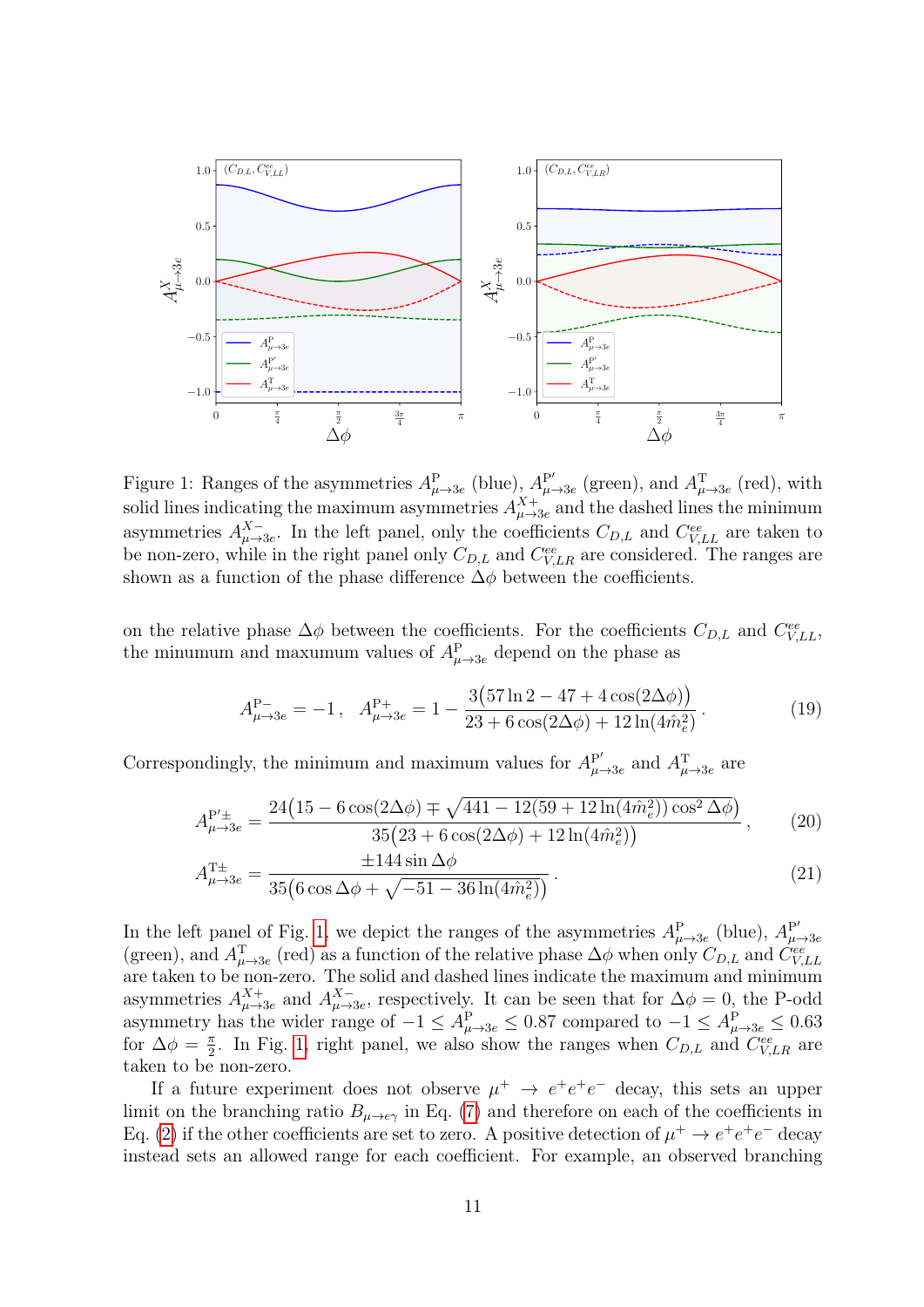

<span id="page-11-0"></span>Figure 2: Assuming that the cLFV decay  $\mu^+ \to e^+e^-$  is observed experimentally with a branching ratio of  $B_{\mu\to 3e} = (2.0 \pm 0.5) \times 10^{-15}$ , we depict the allowed regions in the  $(C_{D,L}, C_{V,LL}^{ee})$  parameter space for a relative phase difference between the coefficients of  $\Delta \phi = 0$  (top) and  $\Delta \phi = \frac{\pi}{2}$  $\frac{\pi}{2}$  (bottom). We also show the size of the asymmetries  $A^{\text{P}}_{\mu \to 3e}$  $(left), A<sub>u</sub><sup>P'</sup>$  $P'_{\mu\to 3e}$  (middle), and  $A_{\mu\to 3e}^{T}$  (right). Measurements of these asymmetries can further constrain the parameter space, or indicate additional non-zero effective coefficients.

ratio of  $B_{\mu \to 3e} = (2.0 \pm 0.5) \times 10^{-15}$  constrains the dipole coefficients to lie in the range  $8.1 \times 10^{-9} \leq |C_{D,L(R)}| \leq 1.0 \times 10^{-8}$ . If two coefficients are allowed to be non-zero, the favoured region becomes an circle or ellipse in the parameter space of the coefficients. If the dipole and vector coefficients  $C_{D,L}$  and  $C_{V,LL}^{ee}$  (or  $C_{V,LR}^{ee}$ ) are taken to be non-zero, the alignment of the ellipse is controlled by the phase difference  $\Delta \phi$  between the coefficients. In Fig. [2,](#page-11-0) we plot the allowed regions in the  $(C_{D,L}, C_{V,LL}^{ee})$  plane if a future experiment measures  $B_{\mu \to 3e} = (2.0 \pm 0.5) \times 10^{-15}$ , for  $\Delta \phi = 0$  (top panels) and  $\Delta \phi = \frac{\pi}{2}$  $rac{\pi}{2}$  (bottom panels). For  $\Delta \phi = 0$ , the real part of  $C_{D,L} C_{V,LL}^{ee*}$  in Eq. [\(7\)](#page-5-3) is non-zero and therefore the ellipse is not aligned along the  $C_{D,L}$  and  $C_{V,LL}^{ee}$  axes. For  $\Delta \phi = \frac{\pi}{2}$  $\frac{\pi}{2}$ , the real part is indeed zero and the ellipse is aligned. In Fig. [2,](#page-11-0) we allow for negative values of the coefficients  $C_{D,L}$  and  $C_{V,LL}^{ee}$ . The allowed region for the phase difference  $\Delta \phi = \pi$  is therefore the mirror of the  $\Delta \phi = 0$  ellipse along either the  $C_{D,L}$  or  $C_{V,LL}^{ee}$  axis. In the left, centre and right panels of Fig. [2](#page-11-0) we also show the magnitudes of the asymmetries  $A_{\mu\to 3e}^{\text{P}}$  (blue),  $A_{\mu}^{\text{P}}$ Tight panels of Fig. 2 we also show the magnitudes of the asymmetries  $A_{\mu \to 3e}$  (blue),  $A_{\mu \to 3e}$  (red), respectively. The ranges of these asymmetries are consistent with the minimum and maximum values in Eqs.  $(19)$ ,  $(20)$  and  $(21)$ .

We would finally like to note that a measurement of the process  $\mu^-e^- \to e^-e^-$  in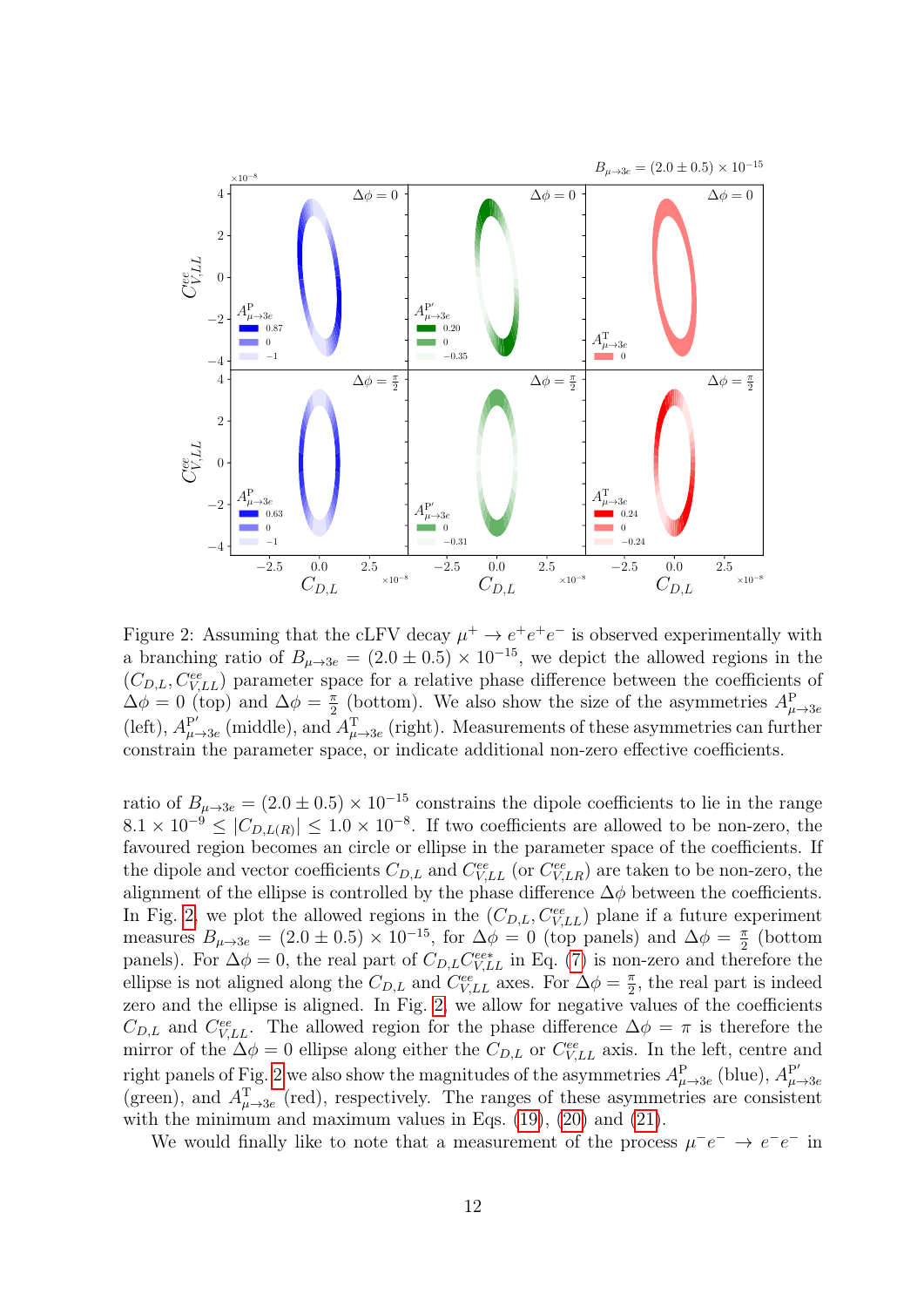a muonic atom, first suggested in Ref. [\[66\]](#page-21-5), can provide additional information on the effective coefficients of Eq. [\(2\)](#page-4-1). Assuming a non-relativistic bound state for the muon, a 1S electron, a point nuclear charge and the plane wave approximation for the final-state electrons, one obtains an analytical result for the rate  $\Gamma(\mu^-e^- \to e^-e^-)$  with interference terms between the four-fermion operators [\[67\]](#page-21-6). The dependence of the rate on the dipole coefficients was studied separately in Ref. [\[68\]](#page-21-7); however, in principle there are also interference terms between the dipole and four-fermion operators. In a similar manner to the  $\mu^+ \to e^+e^+e^-$  process, the angular distribution of the outgoing electrons for a polarised muon can further identify the contribution of each operator [\[69\]](#page-21-8). In future, it is possible for Phase I of the COMET experiment to search for the clean signal of two back-to-back electrons with a total energy of the muon mass minus the muon binding energy [\[58\]](#page-20-10). A complete study of the complementarity of the cLFV processes in Table [1](#page-3-0) (including measurements of angular distributions and helicities) is beyond the scope of this work.

#### <span id="page-12-0"></span>4 Conclusions

In the present article, following a purely phenomenological approach, we have investigated the possibility to discriminate between different effective operators contributing at tree level to the amplitude of the polarised  $\mu^+ \to e^+e^+e^-$  decay by using data on the three angular observables – two P-odd and one T-odd asymmetries,  $A_{\mu\to 3e}^{P}$ ,  $A_{\mu}^{P'}$  $P'_{\mu \rightarrow 3e}$  and  $A^{\text{T}}_{\mu \rightarrow 3e}$ , defined in Eqs. [\(15\)](#page-8-0), [\(16\)](#page-8-1) and [\(17\)](#page-8-2). The consideration of these angular observables is particularly relevant as the next generation of experiments on  $\mu \leftrightarrow e$  cLFV processes are likely to use polarised muon beams. In particular, the high-intensity muon beams (HIMB) proposal at PSI aims to provide a flux of  $\mathcal{O}(10^9)$  longitudinally polarised muons per second to the Mu3e and MEG II experiments [\[51\]](#page-20-13) on  $\mu^+ \to e^+e^+e^-$  and  $\mu^+ \to e^+ \gamma$ decays, with the average  $\mu^+$  polarisation estimated to be approximately of 93%. The measurement of the P-odd asymmetry  $A_{\mu\to 3e}^{\text{P}}$  in the decay  $\mu^+ \to e^+e^+e^-$  requires the knowledge only of the direction of the outgoing electron and of the magnitude and the direction of the  $\mu^+$  polarisation. To determine the P-odd and T-odd asymmetries  $A^{\mathbf{p}'}_{\mu}$  $\mu \rightarrow 3e$ and  $A_{\mu\to 3e}^T$ , it is also necessary to measure the directions of the outgoing positrons to identify the decay plane and the azimuthal angle  $\phi_{\varepsilon}$  between the  $\mu^{+}$  polarisation vector and the decay plane. The effective operators considered by us respect the CPT symmetry and thus an observation of a non-zero T-odd asymmetry would imply violation of the CP symmetry. This is only possible if at least two operators, which have different phases and whose interference term in the decay rate is not zero (i.e., is not strongly suppressed), generate the  $\mu^+ \to e^+e^+e^-$  decay.

The aim of our study was not to perform a comprehensive analysis of all operators that can induce the  $\mu^+ \to e^+e^+e^-$  decay, but to illustrate the effectiveness of the method on the example of the subset of eight commonly used effective operators that generate the decay at tree level, given in Eq.  $(2)$ . This subset includes dimension-five left-handed  $(L)$ and right-handed  $(R)$  dipole operators and dimension-six four-fermion operators involving products of scalar and vector currents of different chiralities (left-left  $(LL)$ , right-right  $(RR)$ , left-right  $(LR)$  and right-left  $(RL)$ ). The only operators, among those considered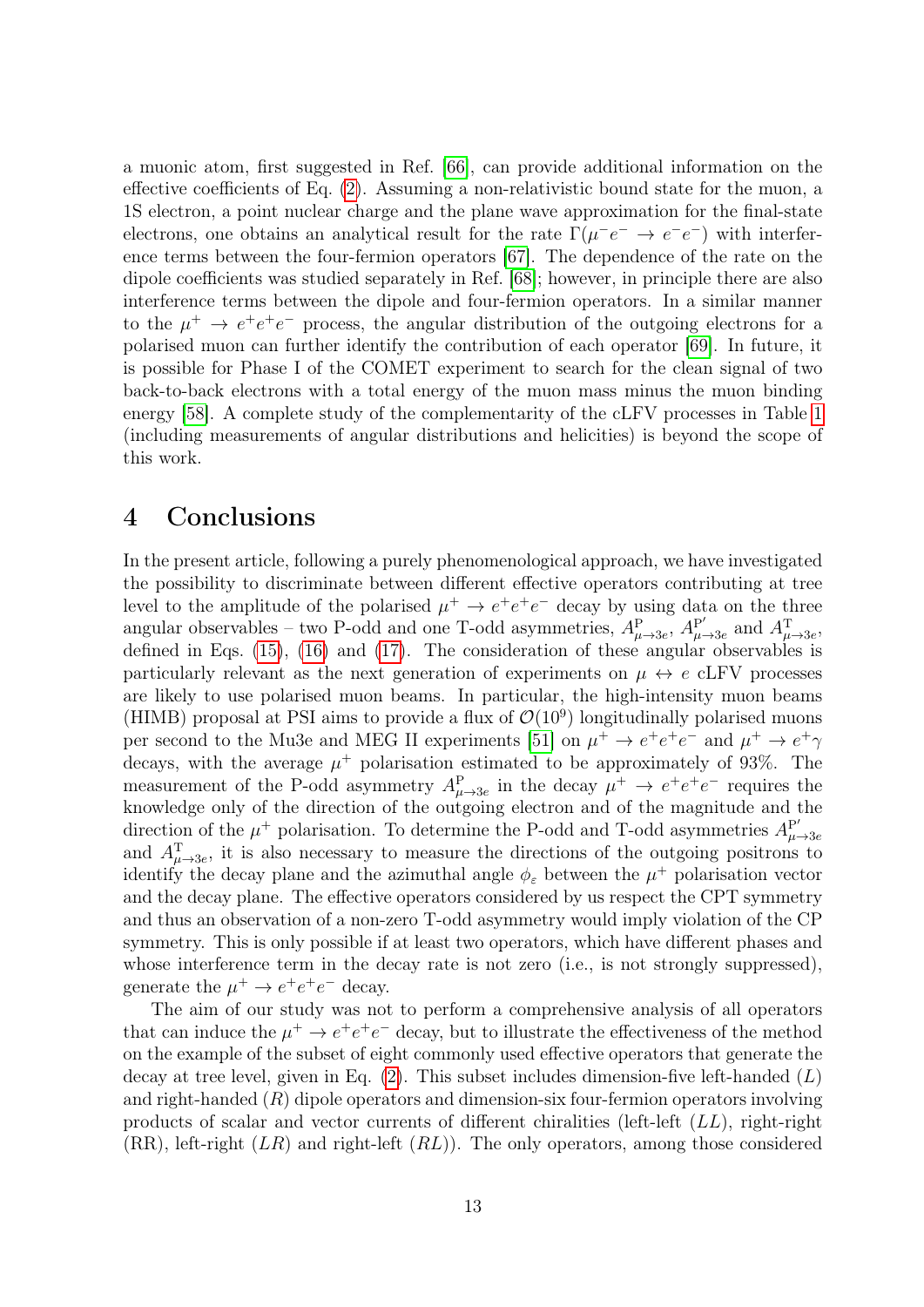by us, that were found to have significant interference terms in the  $\mu^+ \to e^+e^+e^-$  decay rate at lowest order in  $m_e^2/m_\mu^2$ , are the dipole and vector operators. The interference between other operators was therefore neglected. Assuming the scale of NP to be around  $\Lambda_{\rm NP} \sim 1$  TeV, one can neglect to a good approximation in the analysed P-odd and T-odd asymmetries the effects of the renormalisation group running of the considered operators above and below the electroweak scale.

It follows from the results of our study that if only one of the set of considered operators triggers the  $\mu^+ \to e^+e^-$  decay, the measurement of the P-odd asymmetry  $A_{\mu\rightarrow 3e}^{\text{P}}$  can allow to discriminate between the dipole, scalar RR (scalar LL), vector LL (vector  $RR$ ), vector  $LR$  and vector  $RL$  operators, while it will be impossible to distinguish between scalar RR (scalar  $LL$ ) and vector RR (vector  $LL$ ) operators (c.f. Table [2\)](#page-6-0). With the measurement of  $A_{\mu}^{\mathbf{P}'}$  $P'_{\mu \rightarrow 3e}$  alone it may be possible to discriminate between the dipole, scalar or vector  $LL$  or  $RR$ , and vector  $LR$  or  $RL$  operators. At the same time, the difference between the values of  $A_{\mu \to 3e}^{P'}$  due to the dipole R (dipole L) and vector RL (vector  $LR$ ) operators is very small (Table [2\)](#page-6-0) and thus distinguishing between these operators requires an extremely high precision in the measurement of  $A^{\mathbf{P}'}_{\mu}$ P′<br>∙µ→3e

In addition to the case of having just one operator responsible for the decay, we have derived predictions for the asymmetries of interest also in the cases when two operators are triggering the decay (Section [3\)](#page-7-0). Some of these predictions are illustrated in Figs. [1](#page-10-0) and [2.](#page-11-0) The observation of a non-zero T-odd asymmetry in the polarised  $\mu^+ \to e^+e^+e^$ decay, for example, would imply that, within the considered set, the dipole and vector operators which have different phases are generating the decay.

It follows from the results of our study that if the  $\mu \leftrightarrow e$  cLFV processes are observed, the measurements of the angular distributions and of the corresponding P-odd and Todd asymmetries in the  $\mu^+ \to e^+e^+e^-$  decay with polarised  $\mu^+$  would provide an effective additional method of identifying the beyond the SM new physics operators that trigger these processes.

#### Acknowledgments

P. D. B. has received support from the European Union's Horizon 2020 research and innovation programme under the Marie Skłodowska-Curie grant agreement No 860881- HIDDeN. The work of S. T. P. was supported in part by the European Union's Horizon 2020 research and innovation programme under the Marie Skłodowska-Curie grant agreement No. 860881-HIDDeN, by the Italian INFN program on Theoretical Astroparticle Physics and by the World Premier International Research Center Initiative (WPI Initiative, MEXT), Japan.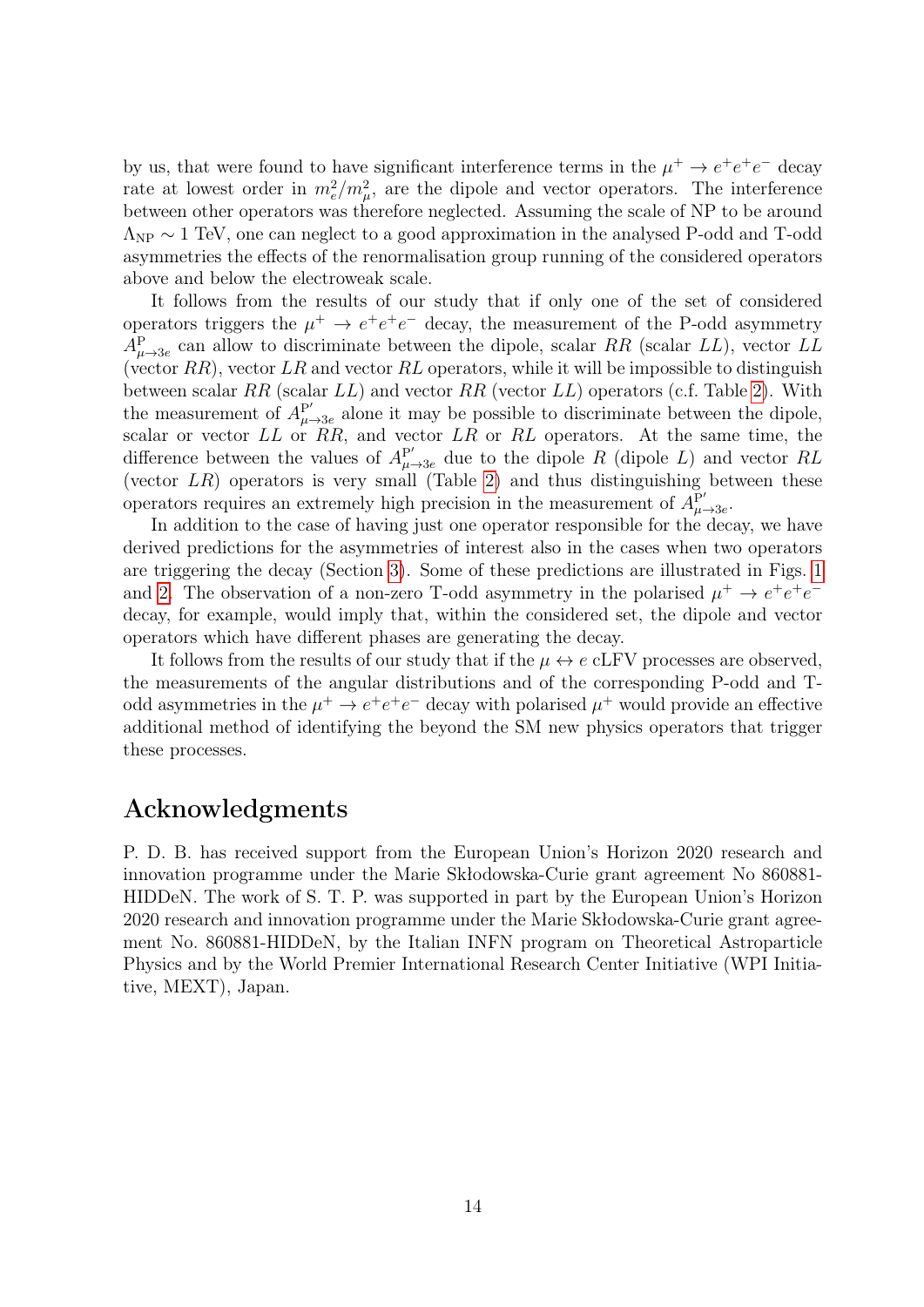## Appendix

### <span id="page-14-0"></span>A Relevant Functions

The functions  $C_i(x_1, x_2)$  appearing in the differential branching ratio for the  $\mu^+ \to e^+e^+e^-$ decay in Eq. [\(3\)](#page-4-2), where  $x_1 \equiv 2E_{k_1}/m_\mu$  and  $x_2 \equiv 2E_{k_2}/m_\mu$  and  $E_{k_1} \ge E_{k_1}$  are the outgoing positron energies, are of the form

$$
C_{1}(x_{1}, x_{2}) = \left(\frac{|C_{S,LL}^{ee}|^{2}}{16} + |C_{V,LL}^{ee}|^{2}\right)F_{1}(x_{1}, x_{2})
$$
  
+  $|C_{V,LR}^{ee}|^{2}F_{2}(x_{1}, x_{2}) + |eC_{D,L}|^{2}F_{3}(x_{1}, x_{2})$   
+  $Re[eC_{D,L}C_{V,LL}^{*}]F_{4}(x_{1}, x_{2}) + Re[eC_{D,L}C_{V,LR}^{*}]F_{5}(x_{1}, x_{2})$   
+  $(L \leftrightarrow R),$   

$$
C_{2}(x_{1}, x_{2}) = \left(\frac{|C_{S,LL}^{ee}|^{2}}{16} - |C_{V,LL}^{ee}|^{2}\right)F_{1}(x_{1}, x_{2})
$$
  
-  $|C_{V,LR}^{ee}|^{2}G_{2}(x_{1}, x_{2}) + |eC_{D,L}|^{2}G_{3}(x_{1}, x_{2})$   
-  $Re[eC_{D,L}C_{V,LL}^{*}]F_{4}(x_{1}, x_{2}) + Re[eC_{D,L}C_{V,LR}^{*}]F_{5}(x_{1}, x_{2})$ 

$$
- (L \leftrightarrow R),
$$
\n
$$
C_3(x_1, x_2) = -|C_{V,LR}^{ee}|^2 H_2(x_1, x_2) + |eC_{D,L}|^2 H_3(x_1, x_2)
$$
\n
$$
+ \operatorname{Re}[eC_{D,L}C_{V,LL}^*] H_4(x_1, x_2) - \operatorname{Re}[eC_{D,L}C_{V,LR}^*] H_5(x_1, x_2)
$$
\n
$$
- (L \leftrightarrow R),
$$
\n
$$
C_4(x_1, x_2) = \operatorname{Im}[eC_{D,L}C_{V,L}^*] H_4(x_1, x_2) - \operatorname{Im}[eC_{D,L}C_{V,L}^*] H_5(x_1, x_2)
$$
\n(24)

$$
C_4(x_1, x_2) = \text{Im}\left[eC_{D,L}C_{V,LL}^* \right]H_4(x_1, x_2) - \text{Im}\left[eC_{D,L}C_{V,LR}^* \right]H_5(x_1, x_2) + (L \leftrightarrow R). \tag{25}
$$

Here, the functions  $F_i(x_1, x_2)$  are given by

$$
F_1(x_1, x_2) = 8(2 - x_1 - x_2)(x_1 + x_2 - 1),
$$
  
\n
$$
F_2(x_1, x_2) = 2[x_1(1 - x_1) + x_2(1 - x_2)],
$$
  
\n
$$
F_3(x_1, x_2) = 8\left[\frac{2x_1^2 - 2x_1 + 1}{1 - x_2} + \frac{2x_2^2 - 2x_2 + 1}{1 - x_1}\right],
$$
  
\n
$$
F_4(x_1, x_2) = 32(x_1 + x_2 - 1),
$$
  
\n
$$
F_5(x_1, x_2) = 8(2 - x_1 - x_2),
$$
\n(26)

the functions  $G_i(x_1, x_2)$  by

$$
G_2(x_1, x_2) = 2 \frac{(x_1 + x_2)(x_1^2 + x_2^2) - 3(x_1 + x_2)^2 + 6(x_1 + x_2) - 4}{2 - x_1 - x_2},
$$
  
\n
$$
G_3(x_1, x_2) = \frac{8}{(1 - x_1)(1 - x_2)(2 - x_1 - x_2)}
$$
  
\n
$$
\times \left[2(x_1 + x_2)(x_1^3 + x_2^3) - 4(x_1 + x_2)(2x_1^2 + x_1x_2 + 2x_2^2) + (19x_1^2 + 30x_1x_2 + 19x_2^2) - 12(2x_1 + 2x_2 - 1)\right],
$$
 (27)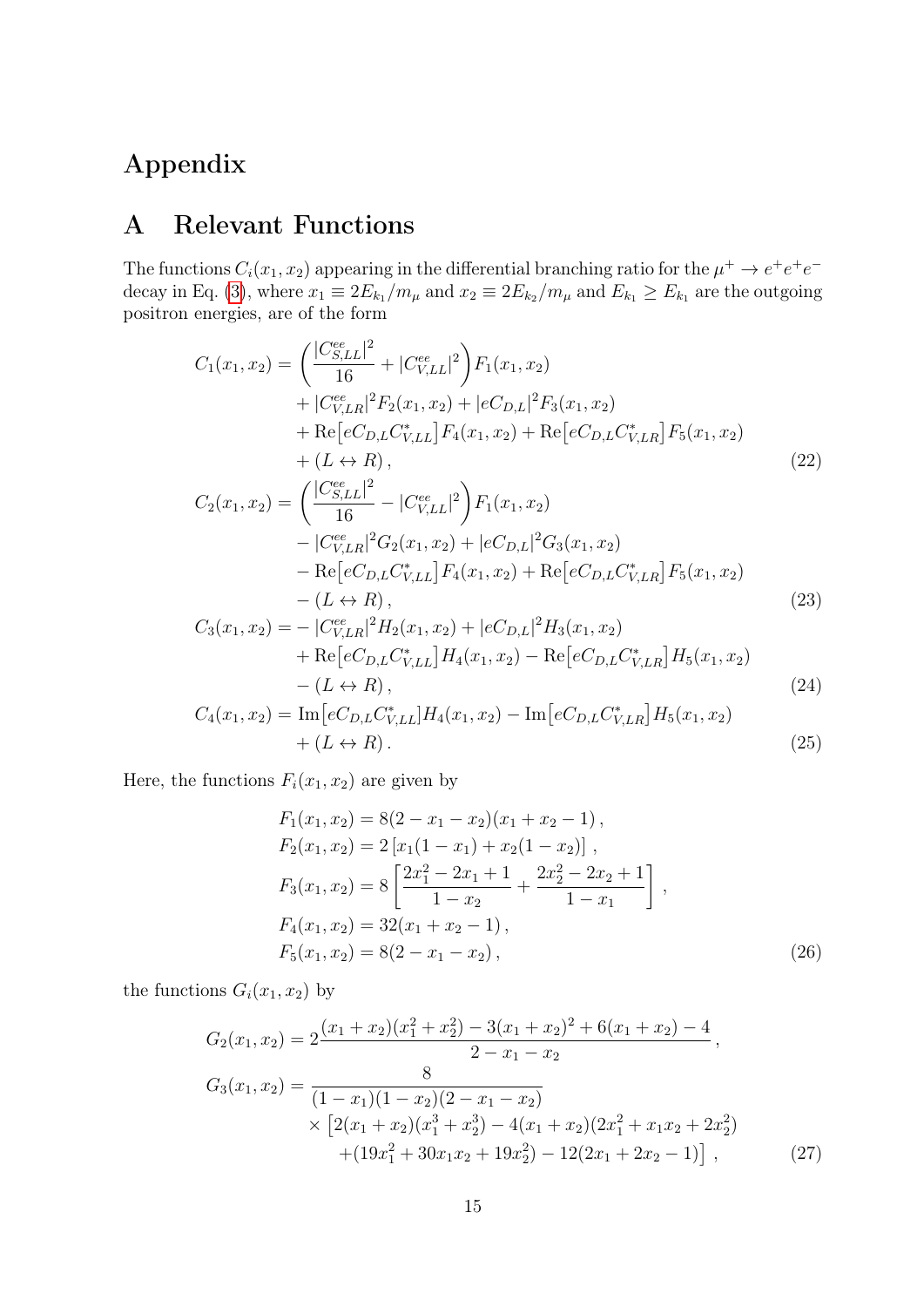and finally the  $H_i(x_1, x_2)$  functions by

$$
H_2(x_1, x_2) = \frac{4(x_2 - x_1)}{2 - x_1 - x_2} \sqrt{(1 - x_1)(1 - x_2)(x_1 + x_2 - 1)},
$$
  
\n
$$
H_3(x_1, x_2) = \frac{32(x_2 - x_1)(x_1 + x_2 - 1)}{2 - x_1 - x_2} \sqrt{\frac{x_1 + x_2 - 1}{(1 - x_1)(1 - x_2)}},
$$
  
\n
$$
H_4(x_1, x_2) = 16(x_2 - x_1)(x_1 + x_2 - 1) \sqrt{\frac{x_1 + x_2 - 1}{(1 - x_1)(1 - x_2)}},
$$
  
\n
$$
H_5(x_1, x_2) = 8(x_2 - x_1)(2 - x_1 - x_2) \sqrt{\frac{x_1 + x_2 - 1}{(1 - x_1)(1 - x_2)}}.
$$
\n(28)

In these expressions we have neglected the electron mass  $m_e$ . These expressions are in agreement with those in Ref. [\[50\]](#page-20-3).

It is straightforward to find the single differential branching ratio in the parameter  $x_1 = 2E_{k_1}/m_{\mu}$  as

$$
\frac{dB_{\mu\to 3e}}{dx_1} = \left(\frac{|C_{S,LL}^{ee}|^2}{16} + |C_{V,LL}^{ee}|^2\right)F'_1(x_1) \n+ |C_{V,LR}^{ee}|^2F'_2(x_1) + |eC_{D,L}|^2F'_3(x_1) \n+ \text{Re}\left[eC_{D,L}C_{V,LL}^*\right]F'_4(x_1) + \text{Re}\left[eC_{D,L}C_{V,LR}^*\right]F'_5(x_1) \n+ (L \leftrightarrow R),
$$
\n(29)

where the  $F_i'(x_1)$  functions are computed as

$$
F_i'(x_1) = 6 \int_{1-x_1}^{x_1} dx_2 F_i(x_1, x_2).
$$
 (30)

As mentioned in the main text, for the dipole operators one encounters a logarithmic divergence when neglecting the electron mass and performing the phase-space integral over  $x_1$ . The approach of Ref. [\[50\]](#page-20-3) was to introduce a cut-off parameter  $\delta$  in the upper integration limit of  $x_1$ . However, the physical interpretation of  $\delta$  is unclear, and for numerical estimates it must be set arbitrarily to some value. In order to find the exact dependence of the total branching ratio  $B_{\mu \to 3e}$  and the P-odd asymmetry  $A_{\mu \to 3e}^{\text{P}}$  on the electron mass  $m_e$ , we instead express the differential branching ratio for  $\mu^+ \to e^+e^+e^$ decay as a function of the kinematic variables  $s_1 = (p - k_1)^2 = m_\mu^2 (1 - x_1) + m_e^2$  and  $s_2 = (p - k_2)^2 = m_\mu^2 (1 - x_2) + m_e^2$ . We find (considering only the dipole operators)

$$
\frac{dB_{\mu \to 3e}^{D,L(R)}}{ds_1 ds_2 d\Omega_{\varepsilon}} = \frac{3}{2\pi} \Big[ \widehat{C}_1(s_1, s_2) + \widehat{C}_2(s_1, s_2) P \cos \theta_{\varepsilon} + \widehat{C}_3(s_1, s_2) P \sin \theta_{\varepsilon} \cos \phi_{\varepsilon} \Big],\tag{31}
$$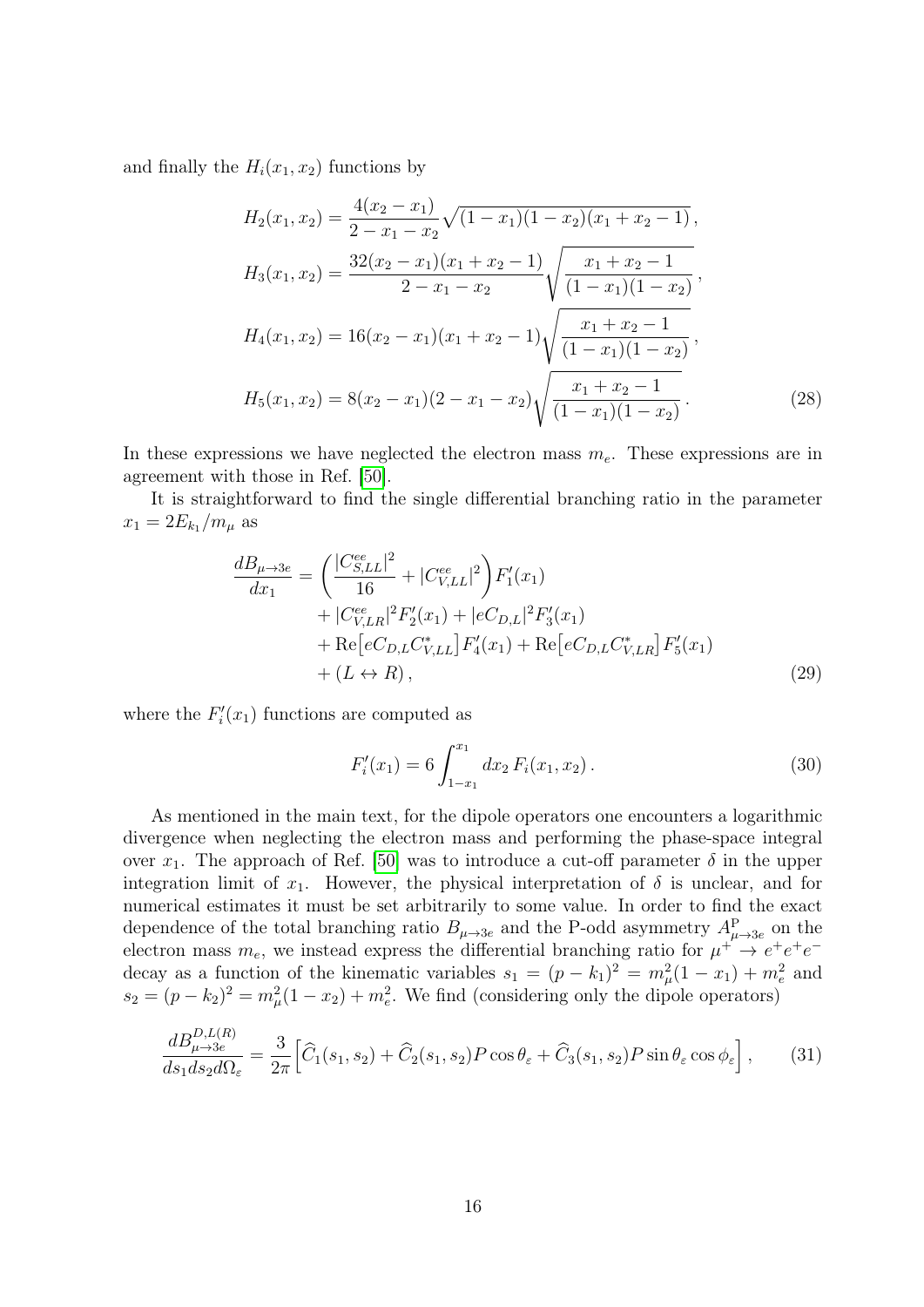where the functions  $\widehat{C}_i(s_1, s_2)$  are given by

$$
\hat{C}_{1}(s_{1}, s_{2}) = \frac{8X}{m_{\mu}^{6}} \left[ -3m_{e}^{2} + \frac{m_{\mu}^{4} + 3m_{e}^{4} - 2(m_{\mu}^{2} + 3m_{e}^{2})s_{1} + 2s_{1}^{2}}{s_{2}} + \frac{2m_{e}^{2}(m_{\mu}^{2} - m_{e}^{2})^{2}}{s_{2}^{2}} + \frac{m_{e}^{2}(m_{\mu}^{2} - m_{e}^{2})(m_{\mu}^{2} - 2m_{e}^{2})}{s_{1}s_{2}} + (s_{1} \leftrightarrow s_{2}) \right], \quad (32)
$$
\n
$$
\hat{C}_{2}(s_{1}, s_{2}) = \frac{8Y}{m_{\mu}^{8}} \left[ -3m_{\mu}^{4} - 2m_{e}^{2}m_{\mu}^{2} + 9m_{e}^{4} + 3(m_{\mu}^{2} - 2m_{e}^{2})(s_{1} + s_{2}) + s_{1}^{2} + s_{2}^{2} - 2m_{e}^{2}m_{\mu}^{2}(m_{\mu}^{2} - m_{e}^{2}) - (m_{\mu}^{4} + 15m_{e}^{4})s_{1} + 2(m_{\mu}^{2} + 5m_{e}^{2})s_{1}^{2} - 2s_{1}^{3} - 2m_{e}^{2}m_{\mu}^{2}(m_{\mu}^{2} - m_{e}^{2})^{2}(s_{1} - 2m_{e}^{2}) - 2m_{e}^{2}m_{e}^{2}(m_{\mu}^{2} - m_{e}^{2})^{2}(s_{1} - 2m_{e}^{2}) + 2m_{e}^{2}(m_{\mu}^{2} - m_{e}^{2})^{2}(m_{\mu}^{2} - 2m_{e}^{2}) + (s_{1} \leftrightarrow s_{2}) \right], \quad (33)
$$

$$
\widehat{C}_3(s_1, s_2) = \frac{16Z}{m_\mu^4} \left[ \frac{2m_\mu^2 + m_e^2 - 2s_1}{s_2} + \frac{2m_e^2(m_\mu^2 - m_e^2)}{s_2^2} - (s_1 \leftrightarrow s_2) \right],\tag{34}
$$

with  $X \equiv |eC_{D,L}|^2 + |eC_{D,R}|^2$  and

$$
Y \equiv \frac{1}{\lambda^{\frac{1}{2}} \left(\frac{m_e^2}{m_\mu^2}, \frac{s}{m_\mu^2}\right)} \left(|eC_{D,L}|^2 - |eC_{D,R}|^2\right), \quad Z \equiv \frac{Y}{m_\mu^3} \sqrt{ss_1s_2 - m_e^2(m_\mu^2 - m_e^2)^2},\tag{35}
$$

where we have used  $\lambda(x, y) = (1 - x - y)^2 - 4xy$  and  $s = m_{\mu}^2 + 3m_e^2 - s_1 - s_2$ . Using the phase-space integration limits of  $s_1$  and  $s_2$  in Eqs. [\(4\)](#page-5-1) and [\(5\)](#page-5-2), respectively, we then obtain the total branching ratio as

$$
B_{\mu \to 3e}^{D,L(R)} = 6 \int_{4m_e^2}^{(m_\mu - m_e)^2} ds_1 \int_{s_1}^{s_2^+(s_1)} ds_2 \, \widehat{C}_1(s_1, s_2)
$$
  
= 
$$
-\frac{8}{3} (|eC_{D,L}|^2 + |eC_{D,R}|^2) L_1(\hat{m}_e^2) , \qquad (36)
$$

where  $L_1(x) = 17 + 12 \ln 4x$  and we have only retained the terms at lowest order in an expansion in  $\hat{m}_e = \frac{m_e}{m_e}$  $\frac{m_e}{m_\mu}$ . The P-odd asymmetry is similarly found to be

$$
A_{\mu \to 3e}^{\text{PD}, L(R)} = \frac{6}{B_{\mu \to 3e}^{D, L(R)}} \int_{4m_e^2}^{(m_\mu - m_e)^2} ds_1 \int_{s_1}^{s_2^+(s_1)} ds_2 \, \widehat{C}_2(s_1, s_2)
$$
  
= 
$$
\frac{1}{B_{\mu \to 3e}^{D, L(R)}} \left[ -\frac{8}{3} \left( |eC_{D, L}|^2 - |eC_{D, R}|^2 \right) L_2(\hat{m}_e^2) \right],
$$
(37)

where  $L_2(x) = 170 - 171 \ln 2 + 12 \ln 4x$ .

## References

<span id="page-16-0"></span>[1] KATRIN Collaboration, M. Aker et. al., Improved Upper Limit on the Neutrino Mass from a Direct Kinematic Method by KATRIN, Phys. Rev. Lett. 123 (2019), no. 22 221802, [[arXiv:1909.06048](http://arxiv.org/abs/1909.06048)].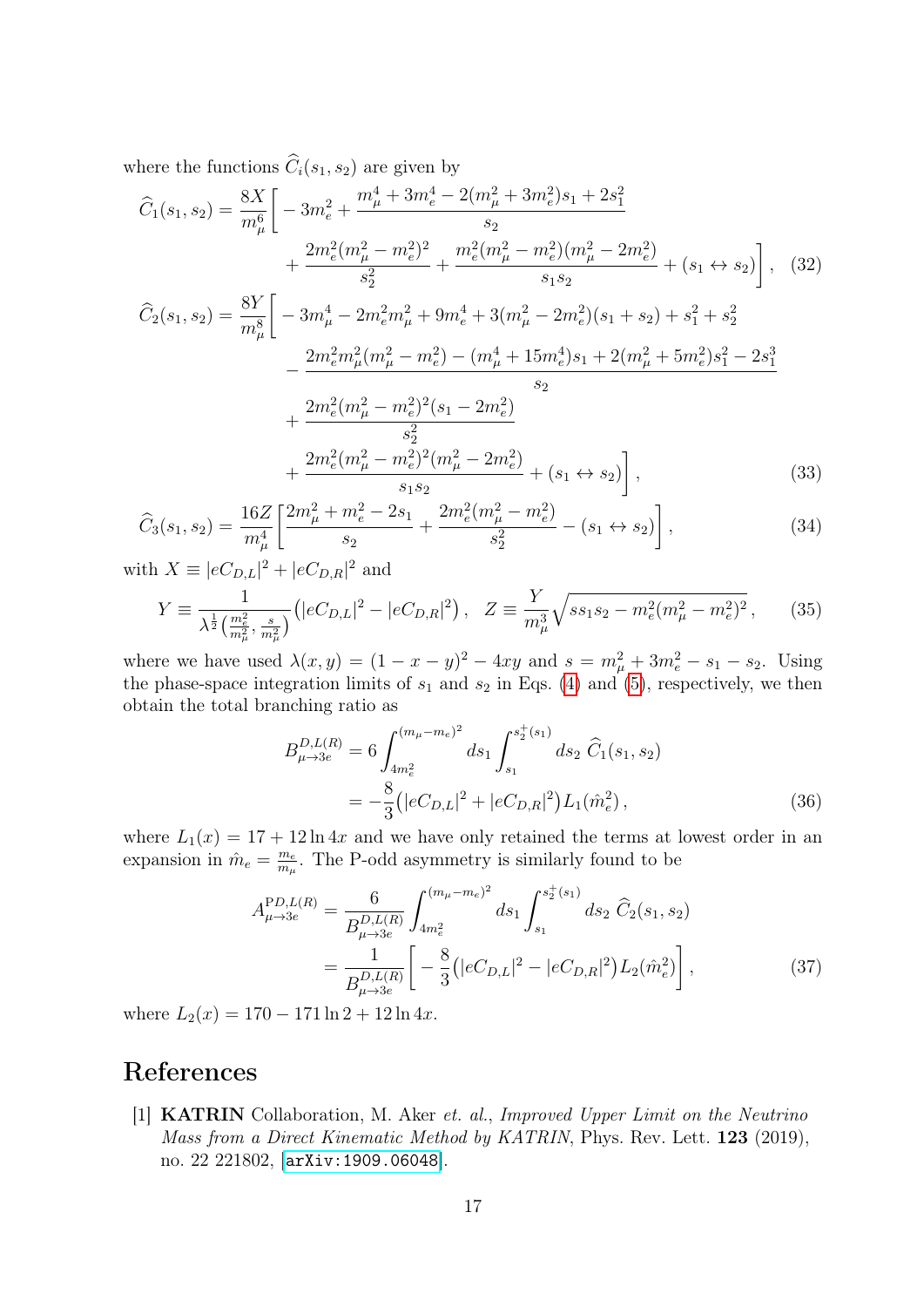- <span id="page-17-0"></span>[2] M. Aker et. al., First direct neutrino-mass measurement with sub-eV sensitivity, [arXiv:2105.08533](http://arxiv.org/abs/2105.08533).
- <span id="page-17-1"></span>[3] Planck Collaboration, N. Aghanim et. al., Planck 2018 results. VI. Cosmological parameters, Astron. Astrophys. 641 (2020) A6, [[arXiv:1807.06209](http://arxiv.org/abs/1807.06209)]. [Erratum: Astron.Astrophys. 652, C4 (2021)].
- <span id="page-17-2"></span>[4] Particle Data Group Collaboration, P. A. Zyla et. al., Review of Particle Physics, PTEP 2020 (2020), no. 8 083C01. See Neutrinos in Cosmology review by J. Lesgourgues and L. Verde.
- <span id="page-17-3"></span>[5] S. M. Bilenky and S. T. Petcov, Massive Neutrinos and Neutrino Oscillations, Rev. Mod. Phys. 59 (1987) 671. [Erratum: Rev.Mod.Phys. 61, 169 (1989), Erratum: Rev.Mod.Phys. 60, 575–575 (1988)].
- <span id="page-17-4"></span>[6] S. T. Petcov, The Processes  $\mu \to e + \gamma, \mu \to e + \overline{e}, \nu' \to \nu + \gamma$  in the Weinberg-Salam Model with Neutrino Mixing, Sov. J. Nucl. Phys. 25 (1977) 340. [Erratum: Sov.J.Nucl.Phys. 25, 698 (1977), Erratum: Yad.Fiz. 25, 1336 (1977)].
- <span id="page-17-5"></span>[7] S. M. Bilenky, S. T. Petcov, and B. Pontecorvo, Lepton Mixing,  $mu \rightarrow e + gamma$ Decay and Neutrino Oscillations, Phys. Lett. B 67 (1977) 309.
- <span id="page-17-6"></span>[8] T. P. Cheng and L.-F. Li, Nonconservation of Separate mu - Lepton and e - Lepton Numbers in Gauge Theories with  $v+a$  Currents, Phys. Rev. Lett. **38** (1977) 381.
- <span id="page-17-7"></span>[9] MEG Collaboration, A. M. Baldini et. al., Search for the lepton flavour violating decay  $\mu^+ \to e^+ \gamma$  with the full dataset of the MEG experiment, Eur. Phys. J. C 76 (2016), no. 8 434, [[arXiv:1605.05081](http://arxiv.org/abs/1605.05081)].
- <span id="page-17-8"></span>[10] W. J. Marciano and A. I. Sanda, Exotic Decays of the Muon and Heavy Leptons in Gauge Theories, Phys. Lett. B 67 (1977) 303–305.
- <span id="page-17-9"></span>[11] S. T. Petcov, Heavy Neutral Lepton Mixing and mu –> 3 e Decay, Phys. Lett. B 68 (1977) 365–368.
- <span id="page-17-10"></span>[12] A. Ilakovac and A. Pilaftsis, Flavor violating charged lepton decays in seesaw-type models, Nucl. Phys. B 437 (1995) 491, [[hep-ph/9403398](http://arxiv.org/abs/hep-ph/9403398)].
- <span id="page-17-11"></span>[13] D. N. Dinh, A. Ibarra, E. Molinaro, and S. T. Petcov, The  $\mu - e$  Conversion in Nuclei,  $\mu \to e\gamma$ ,  $\mu \to 3e$  Decays and TeV Scale See-Saw Scenarios of Neutrino Mass Generation, JHEP 08 (2012) 125, [[arXiv:1205.4671](http://arxiv.org/abs/1205.4671)]. [Erratum: JHEP 09, 023 (2013)].
- <span id="page-17-12"></span>[14] R. Alonso, M. Dhen, M. B. Gavela, and T. Hambye, Muon conversion to electron in nuclei in type-I seesaw models, JHEP 01 (2013) 118, [[arXiv:1209.2679](http://arxiv.org/abs/1209.2679)].
- [15] D. N. Dinh and S. T. Petcov, Lepton Flavor Violating  $\tau$  Decays in TeV Scale Type I See-Saw and Higgs Triplet Models, JHEP 09 (2013) 086, [[arXiv:1308.4311](http://arxiv.org/abs/1308.4311)].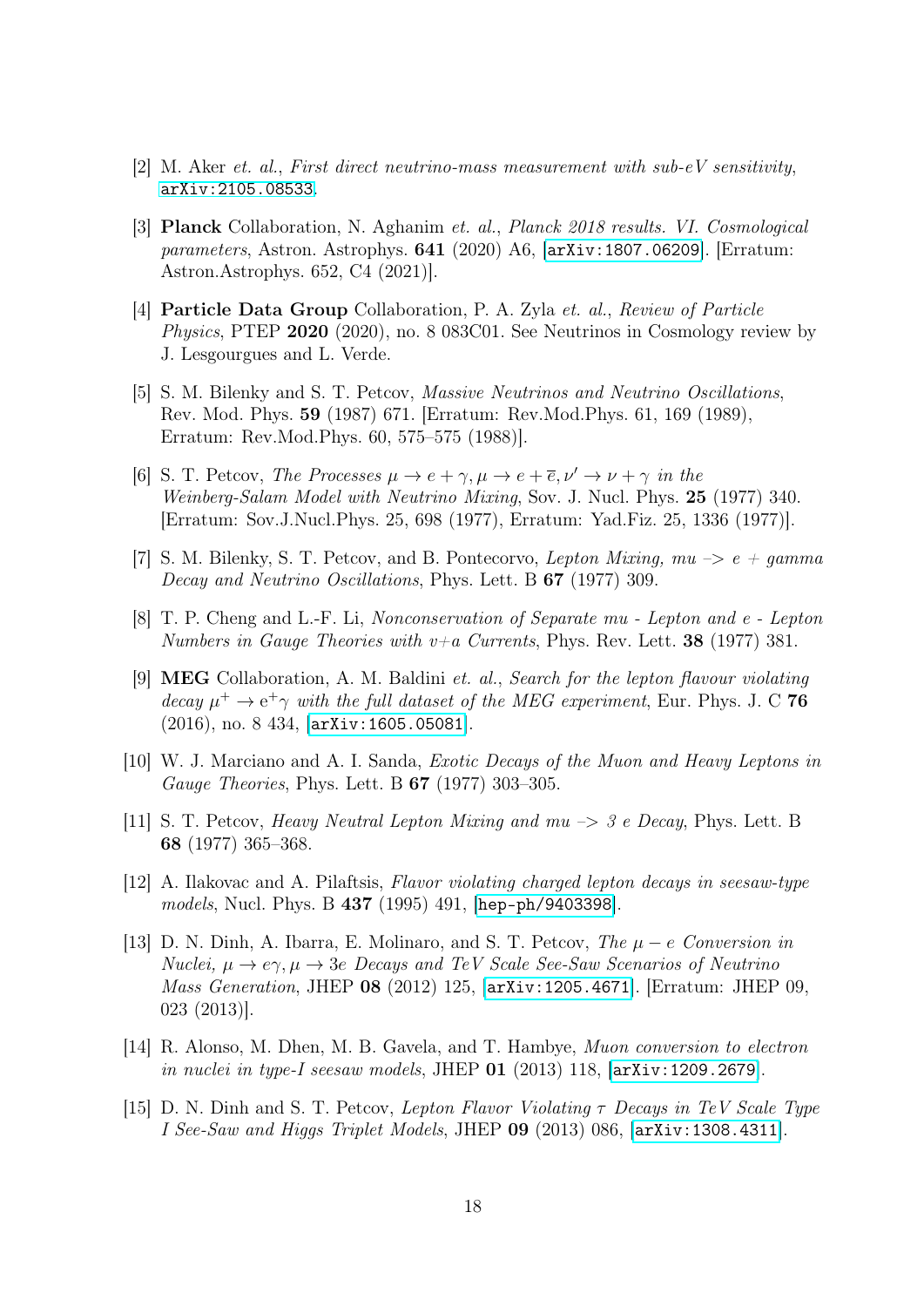- <span id="page-18-0"></span>[16] A. Abada and A. M. Teixeira, Heavy neutral leptons and high-intensity observables, Front. in Phys. 6 (2018) 142, [[arXiv:1812.08062](http://arxiv.org/abs/1812.08062)].
- <span id="page-18-1"></span>[17] P. Minkowski,  $\mu \to e\gamma$  at a Rate of One Out of 10<sup>9</sup> Muon Decays?, Phys. Lett. B 67 (1977) 421–428.
- [18] T. Yanagida, Horizontal Symmetry And Masses Of Neutrinos, Conf.Proc. C7902131 (1979) 95.
- [19] M. Gell-Mann, P. Ramond, and R. Slansky, Complex Spinors and Unified Theories, Conf. Proc. C790927 (1979) 315–321, [[arXiv:1306.4669](http://arxiv.org/abs/1306.4669)].
- [20] S. Glashow, Quarks and leptons, . ed. M. Levy et al. (Plenum, New York), p. 707.
- <span id="page-18-2"></span>[21] R. N. Mohapatra and G. Senjanović, Neutrino masses and mixings in gauge models with spontaneous parity violation, Phys. Rev. D23 (1981) 165.
- <span id="page-18-3"></span>[22] W. Konetschny and W. Kummer, Nonconservation of Total Lepton Number with Scalar Bosons, Phys. Lett. B 70 (1977) 433–435.
- [23] M. Magg and C. Wetterich, *Neutrino Mass Problem and Gauge Hierarchy*, Phys. Lett. B 94 (1980) 61–64.
- <span id="page-18-4"></span>[24] T. P. Cheng and L.-F. Li, *Neutrino Masses, Mixings and Oscillations in*  $SU(2)$  *x*  $U(1)$  Models of Electroweak Interactions, Phys. Rev. D 22 (1980) 2860.
- <span id="page-18-5"></span>[25] R. Foot, H. Lew, X. G. He, and G. C. Joshi, Seesaw Neutrino Masses Induced by a Triplet of Leptons, Z. Phys. C 44 (1989) 441.
- <span id="page-18-6"></span>[26] A. Abada, C. Biggio, F. Bonnet, M. B. Gavela, and T. Hambye,  $mu \rightarrow e$  gamma and tau  $\rightarrow$  l gamma decays in the fermion triplet seesaw model, Phys. Rev. D 78 (2008) 033007, [[arXiv:0803.0481](http://arxiv.org/abs/0803.0481)].
- <span id="page-18-7"></span>[27] A. Zee, A Theory of Lepton Number Violation, Neutrino Majorana Mass, and Oscillation, Phys. Lett. B 93 (1980) 389. [Erratum: Phys.Lett.B 95, 461 (1980)].
- [28] S. T. Petcov, Remarks on the Zee Model of Neutrino Mixing  $(mu \rightarrow e \gamma)$  egamma, Heavy Neutrino  $\rightarrow$  Light Neutrino gamma, etc.), Phys. Lett. B 115 (1982) 401–406.
- [29] K. S. Babu, Model of 'Calculable' Majorana Neutrino Masses, Phys. Lett. B 203 (1988) 132–136.
- [30] E. Ma, Verifiable radiative seesaw mechanism of neutrino mass and dark matter, Phys. Rev. D 73 (2006) 077301, [[hep-ph/0601225](http://arxiv.org/abs/hep-ph/0601225)].
- <span id="page-18-8"></span>[31] Y. Cai, J. Herrero-García, M. A. Schmidt, A. Vicente, and R. R. Volkas, From the trees to the forest: a review of radiative neutrino mass models, Front. in Phys. 5 (2017) 63, [[arXiv:1706.08524](http://arxiv.org/abs/1706.08524)].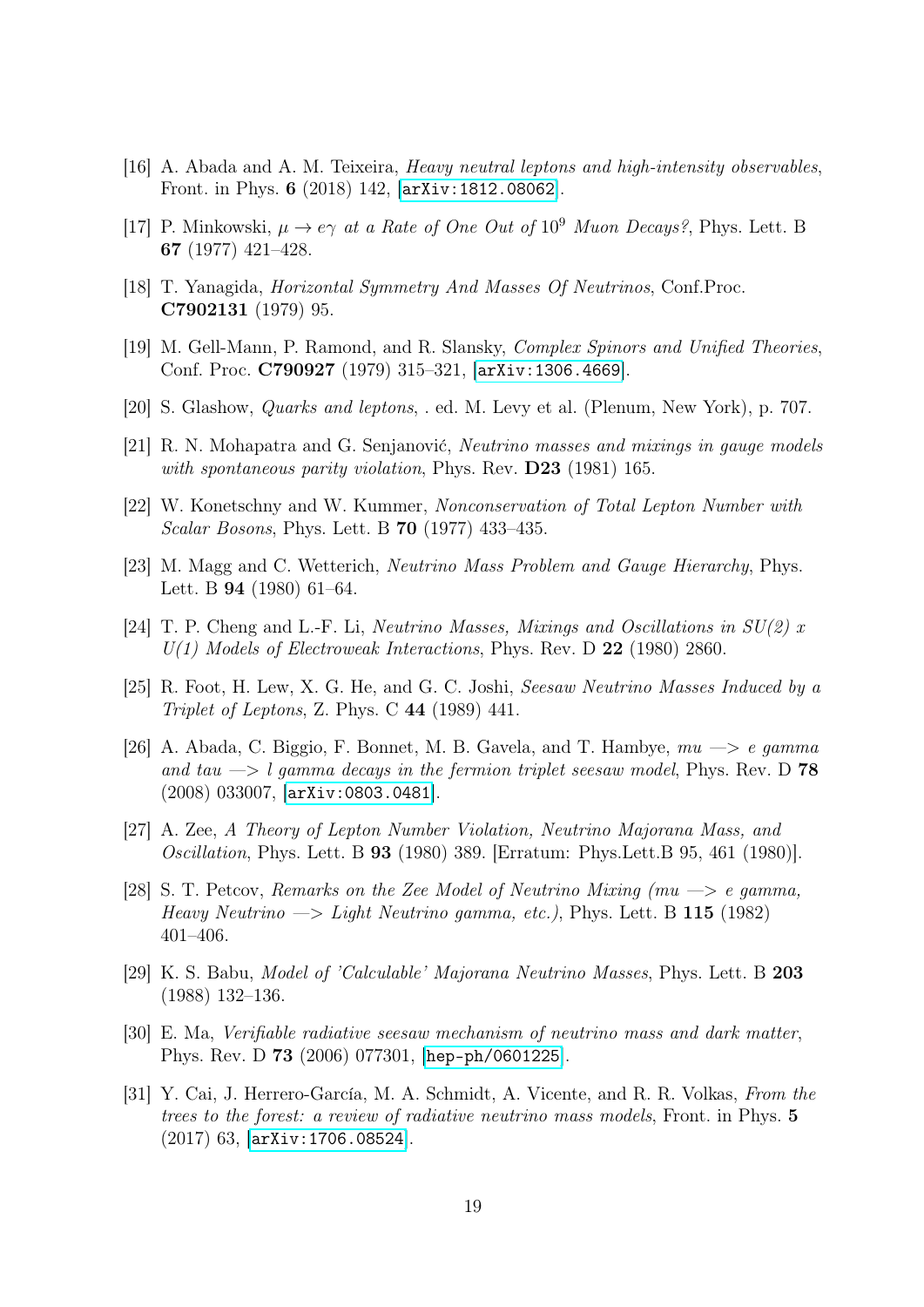- <span id="page-19-0"></span>[32] V. Cirigliano, B. Grinstein, G. Isidori, and M. B. Wise, Minimal flavor violation in *the lepton sector*, Nucl. Phys. B  $728$  (2005) 121–134, [[hep-ph/0507001](http://arxiv.org/abs/hep-ph/0507001)].
- [33] S. Davidson and F. Palorini, Various definitions of Minimal Flavour Violation for Leptons, Phys. Lett. B 642 (2006) 72–80, [[hep-ph/0607329](http://arxiv.org/abs/hep-ph/0607329)].
- [34] M. B. Gavela, T. Hambye, D. Hernandez, and P. Hernandez, *Minimal Flavour* Seesaw Models, JHEP 09 (2009) 038, [[arXiv:0906.1461](http://arxiv.org/abs/0906.1461)].
- [35] R. Alonso, G. Isidori, L. Merlo, L. A. Munoz, and E. Nardi, Minimal flavour violation extensions of the seesaw, JHEP  $06$  (2011) 037,  $\text{arXiv:1103.5461}$  $\text{arXiv:1103.5461}$  $\text{arXiv:1103.5461}$ .
- <span id="page-19-1"></span>[36] D. N. Dinh, L. Merlo, S. T. Petcov, and R. Vega-Álvarez, Revisiting Minimal Lepton Flavour Violation in the Light of Leptonic CP Violation, JHEP 07 (2017) 089, [[arXiv:1705.09284](http://arxiv.org/abs/1705.09284)].
- <span id="page-19-2"></span>[37] L. Calibbi and G. Signorelli, Charged Lepton Flavour Violation: An Experimental and Theoretical Introduction, Riv. Nuovo Cim. 41 (2018), no. 2 71–174, [[arXiv:1709.00294](http://arxiv.org/abs/1709.00294)].
- <span id="page-19-3"></span>[38] F. Gabbiani and A. Masiero, FCNC in Generalized Supersymmetric Theories, Nucl. Phys. B 322 (1989) 235–254.
- [39] R. Barbieri, L. J. Hall, and A. Strumia, Violations of lepton flavor and CP in supersymmetric unified theories, Nucl. Phys. B 445 (1995) 219–251, [[hep-ph/9501334](http://arxiv.org/abs/hep-ph/9501334)].
- [40] J. Hisano, T. Moroi, K. Tobe, and M. Yamaguchi, Lepton flavor violation via right-handed neutrino Yukawa couplings in supersymmetric standard model, Phys. Rev. D 53 (1996) 2442–2459, [[hep-ph/9510309](http://arxiv.org/abs/hep-ph/9510309)].
- <span id="page-19-4"></span>[41] J. Hisano and D. Nomura, Solar and atmospheric neutrino oscillations and lepton flavor violation in supersymmetric models with the right-handed neutrinos, Phys. Rev. D 59 (1999) 116005, [[hep-ph/9810479](http://arxiv.org/abs/hep-ph/9810479)].
- [42] J. A. Casas and A. Ibarra, *Oscillating neutrinos and*  $\mu \rightarrow e, \gamma$ , Nucl. Phys. B 618 (2001) 171–204, [[hep-ph/0103065](http://arxiv.org/abs/hep-ph/0103065)].
- [43] F. Deppisch and J. W. F. Valle, Enhanced lepton flavor violation in the supersymmetric inverse seesaw model, Phys. Rev. D 72 (2005) 036001, [[hep-ph/0406040](http://arxiv.org/abs/hep-ph/0406040)].
- [44] E. Arganda, M. J. Herrero, and A. M. Teixeira, mu-e conversion in nuclei within the CMSSM seesaw: Universality versus non-universality, JHEP 10 (2007) 104, [[arXiv:0707.2955](http://arxiv.org/abs/0707.2955)].
- [45] G. Altarelli, F. Feruglio, L. Merlo, and E. Stamou, Discrete Flavour Groups, theta<sub>13</sub> and Lepton Flavour Violation, JHEP  $08$  (2012) 021,  $[\text{arXiv}:1205.4670]$ .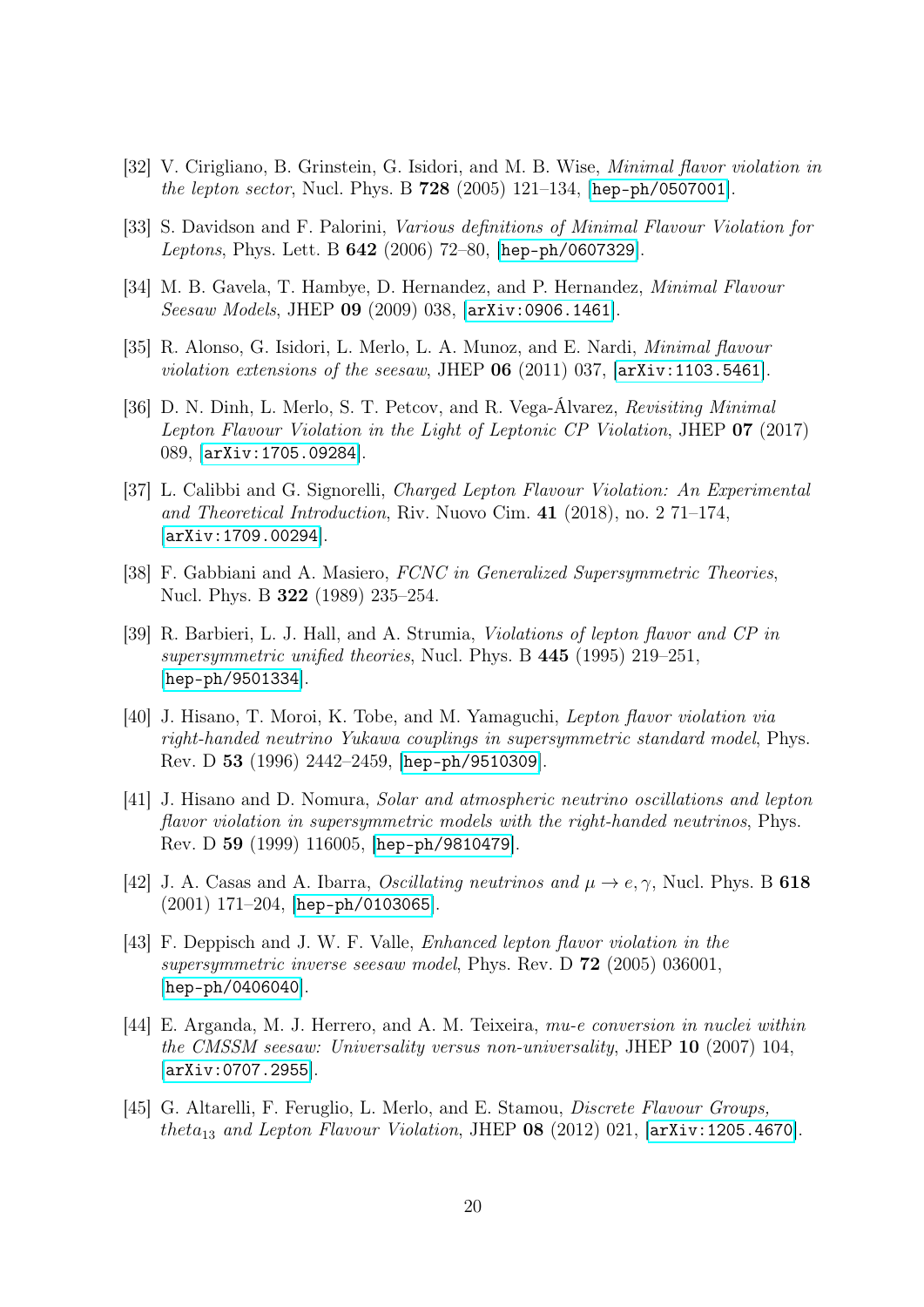- <span id="page-20-0"></span>[46] G. Bambhaniya, P. S. B. Dev, S. Goswami, and M. Mitra, The Scalar Triplet Contribution to Lepton Flavour Violation and Neutrinoless Double Beta Decay in Left-Right Symmetric Model, JHEP 04 (2016) 046, [[arXiv:1512.00440](http://arxiv.org/abs/1512.00440)].
- <span id="page-20-1"></span>[47] S. Davidson, *Completeness and complementarity for*  $\mu \rightarrow e\gamma \mu \rightarrow e\bar{e}e$  and  $\mu A \to eA$ , JHEP 02 (2021) 172, [[arXiv:2010.00317](http://arxiv.org/abs/2010.00317)].
- [48] V. Cirigliano, S. Davidson, and Y. Kuno,  $Spin-dependent \mu \rightarrow e \; conversion$ , Phys. Lett. B 771 (2017) 242–246, [[arXiv:1703.02057](http://arxiv.org/abs/1703.02057)].
- <span id="page-20-2"></span>[49] S. Davidson, Y. Kuno, and M. Yamanaka, Selecting  $\mu \to e$  conversion targets to distinguish lepton flavour-changing operators, Phys. Lett. B 790 (2019) 380–388, [[arXiv:1810.01884](http://arxiv.org/abs/1810.01884)].
- <span id="page-20-3"></span>[50] Y. Okada, K.-i. Okumura, and Y. Shimizu,  $Mu \rightarrow e$  gamma and  $mu \rightarrow g e$ processes with polarized muons and supersymmetric grand unified theories, Phys. Rev. D 61 (2000) 094001, [[hep-ph/9906446](http://arxiv.org/abs/hep-ph/9906446)].
- <span id="page-20-13"></span>[51] M. Aiba et. al., Science Case for the new High-Intensity Muon Beams HIMB at PSI, [arXiv:2111.05788](http://arxiv.org/abs/2111.05788).
- <span id="page-20-4"></span>[52] MEG II Collaboration, A. M. Baldini et. al., The design of the MEG II experiment, Eur. Phys. J. C 78 (2018), no. 5 380, [[arXiv:1801.04688](http://arxiv.org/abs/1801.04688)].
- <span id="page-20-5"></span>[53] R. D. Bolton et. al., Search for Rare Muon Decays with the Crystal Box Detector, Phys. Rev. D 38 (1988) 2077.
- <span id="page-20-6"></span>[54] SINDRUM Collaboration, U. Bellgardt *et. al., Search for the Decay mu+*  $\rightarrow$  *e+*  $e+ e$ -, Nucl. Phys. B 299 (1988) 1–6.
- <span id="page-20-7"></span>[55] Mu3e Collaboration, K. Arndt et. al., Technical design of the phase I Mu3e experiment, Nucl. Instrum. Meth. A 1014 (2021) 165679, [arXiv: 2009.11690].
- <span id="page-20-8"></span>[56] A. Badertscher et. al., New Upper Limits for Muon - Electron Conversion in Sulfur, Lett. Nuovo Cim. 28 (1980) 401–408.
- <span id="page-20-9"></span>[57] Mu2e Collaboration, L. Bartoszek et. al., Mu2e Technical Design Report, [arXiv:1501.05241](http://arxiv.org/abs/1501.05241).
- <span id="page-20-10"></span>[58] COMET Collaboration, R. Abramishvili et. al., COMET Phase-I Technical Design Report, PTEP 2020 (2020), no. 3 033C01, [[arXiv:1812.09018](http://arxiv.org/abs/1812.09018)].
- <span id="page-20-11"></span>[59] SINDRUM II Collaboration, C. Dohmen et. al., Test of lepton flavor conservation in mu  $\Rightarrow$  e conversion on titanium, Phys. Lett. B 317 (1993) 631–636.
- <span id="page-20-12"></span>[60] Y. Kuno et. al., An Experimental Search for a  $\mu N \to eN$  Conversion at Sensitivity of the Order of 10<sup>−</sup><sup>18</sup> with a Highly Intense Muon Source: PRISM, unpublished (2006).